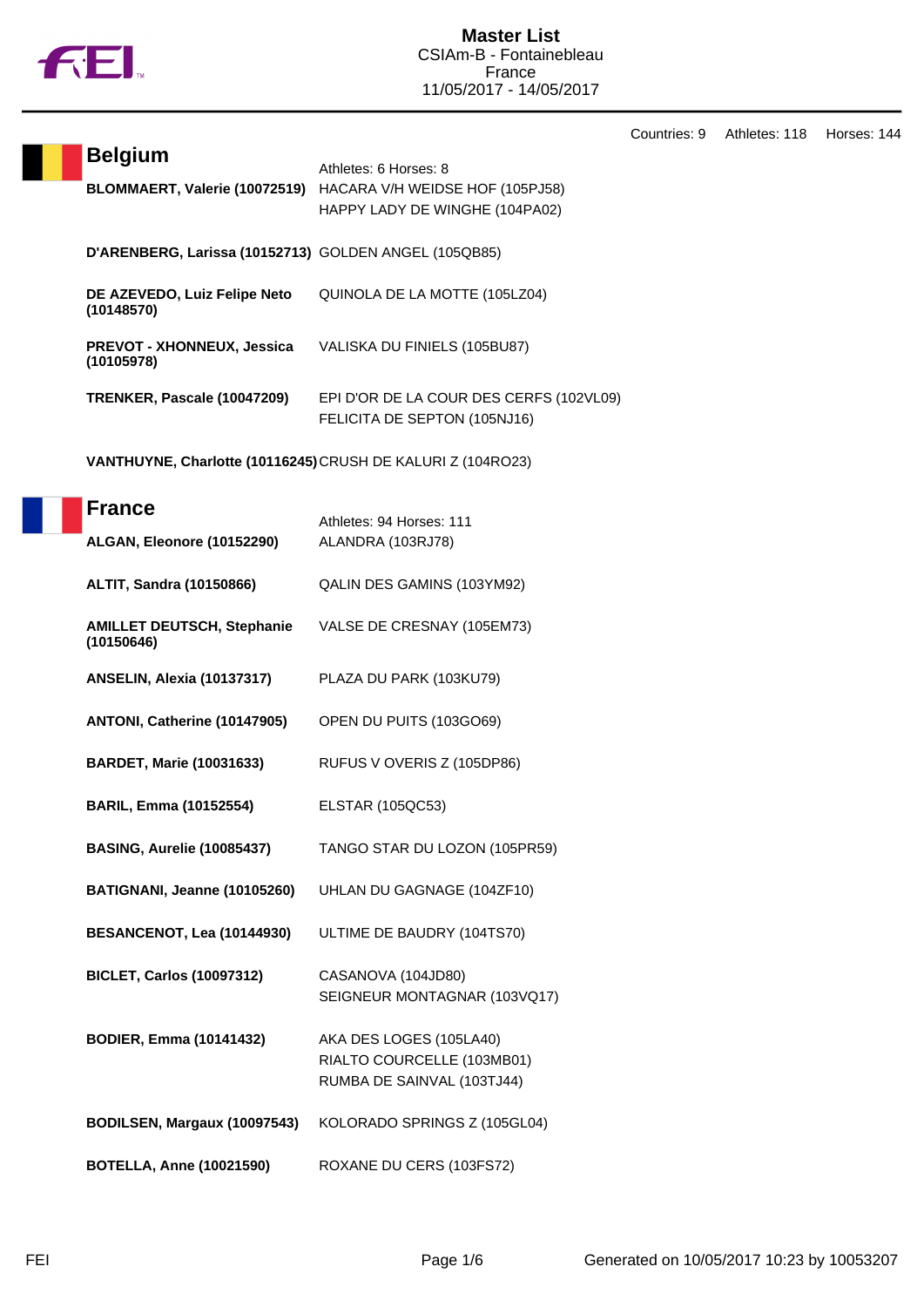

| BOULESTEIX, Lea (10151174)                   | TAKARA (105PA52)                                               |
|----------------------------------------------|----------------------------------------------------------------|
| <b>BOULIVET VIDAL, Bastien</b><br>(10151416) | GOLIATH DU MONT (103ZD67)                                      |
| <b>CAMUS, Anne Charlotte</b><br>(10105327)   | WOLISA CHAMPBLANC (102SW68)                                    |
| CARRIERE, Salome (10144947)                  | PIVOINE DE FONTENEL (105JS66)                                  |
| <b>CHASSIN, Rachel (10143796)</b>            | TIAGO DU PRATOU (105IQ00)                                      |
| CHENAUD, Pauline (10151808)                  | RAWABY NADJ (105PN67)                                          |
| <b>CILIONE, Lucile (10093633)</b>            | LANDJEE DES AUCELS (103IU63)                                   |
| COOPER, Mathilde (10128031)                  | UTAH D'AUDOUVILLE (105PP51)                                    |
|                                              | CORROLLER, Mathilde (10097060) SUBTILE DE RELIZANE (104VZ44)   |
| <b>COUPERIE EIFFEL, Marie</b><br>(10077910)  | POWER DE PUYCHETY (103AC18)                                    |
| <b>CUSUMANO, Emmanuelle</b><br>(10104598)    | PANGEL DARK (102ZA55)                                          |
| DAALOUL, Syrine (10150618)                   | SCILLA DE CORINTHE (103UR51)                                   |
| DARMON, Sophie (10152252)                    | RUSTIC DE BLAGNY (105PR17)                                     |
| DE VERDELHAN, Alix (10100184)                | ABELLIRO DE THIEUSIES (105HG19)<br>SAMBA DU GABEREAU (105HG87) |
| DE VUONO, Arthur (10152008)                  | TONGA SOA DARMANVILLE (104JG34)                                |
| DELBORD, Cannelle (10027315)                 | RESACHA FOR EVER (103EA74)                                     |
|                                              | DESBONNET, Antoine (10152920) VANINA DES BARRIERES (103MX54)   |
| <b>DION, Estelle (10025090)</b>              | ARBANUS VD E (103VR65)                                         |
| <b>DUBOC, Justine (10119214)</b>             | TERREGATTE DU ROUET (104UK33)                                  |
| <b>DUPONT, Lou (10151827)</b>                | DOLCE DU GRAND ROUTHEUX (105PO59)<br>USUHAIA DES IS (105PX10)  |
| DURAND, Geraldine (10117988)                 | URGENCE SAINT JEAN (104TH29)                                   |
| <b>FALCHI, Alice (10119735)</b>              | BARI DU JARDIN (1050077)                                       |
| <b>FALCHI, Clement (10138767)</b>            | KANDY DE MESSITERT (105DV68)                                   |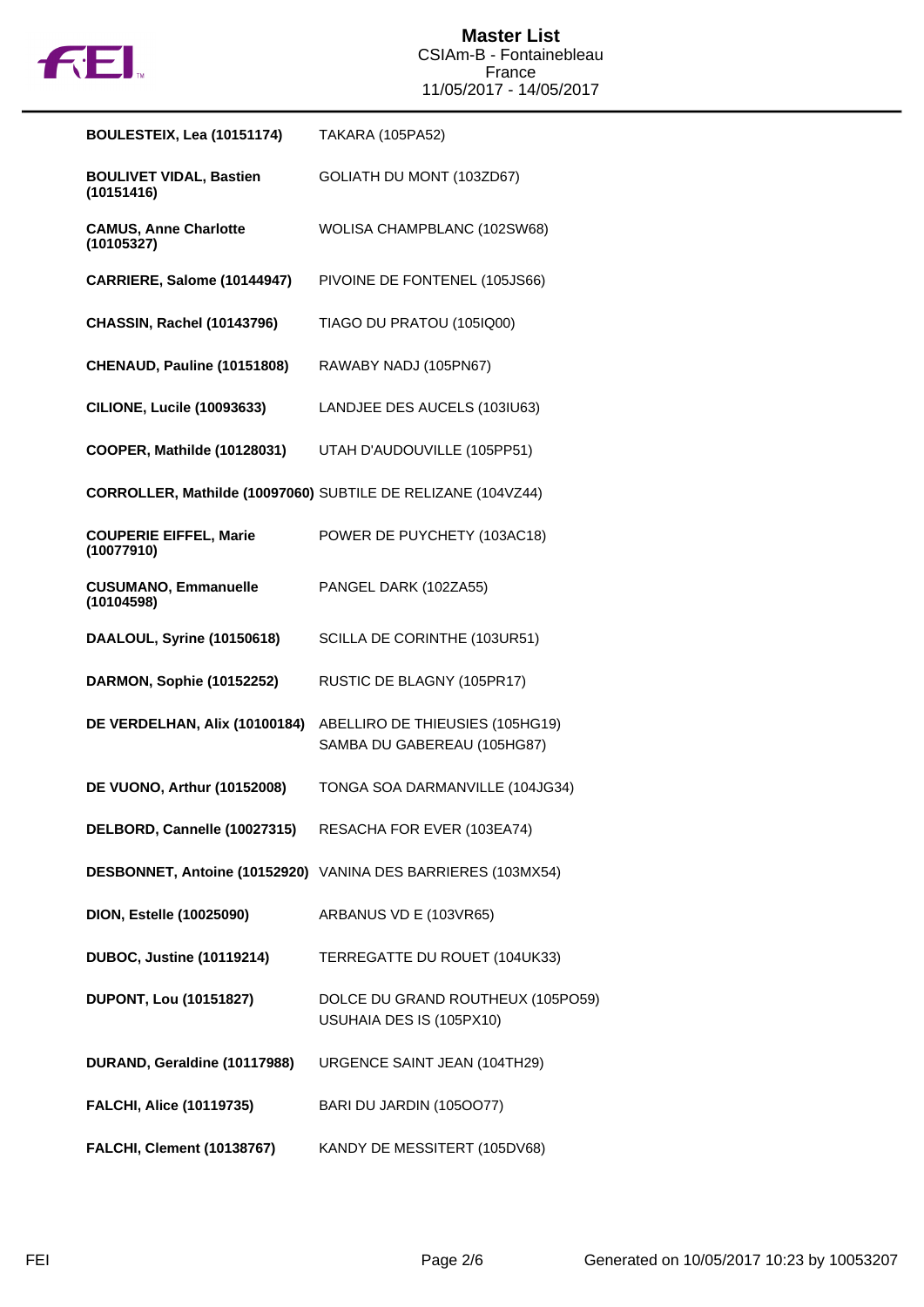

| <b>FAVA, Marion (10151334)</b>          | SILVERE DES NOUES (104VR00)                               |
|-----------------------------------------|-----------------------------------------------------------|
| FRANZONI, Claire (10022802)             | ANIET (104KJ00)<br>PERLE (102NT95)                        |
| <b>FREMIOT, Pauline (10077445)</b>      | UMANDI DE L'AUTROT (104WM15)                              |
| <b>FUZEAU, Clement (10022810)</b>       | SILVER CHARM (104BY97)                                    |
| FUZEAU, Valentin (10076442)             | OVATION DU REVERDY (102OR80)                              |
| GADREY, Ludivine (10144738)             | VICEVERSA DE BONVAUX (105JN97)                            |
| <b>GANDELON, Regis (10035902)</b>       | GALAXY C (104AT01)                                        |
| <b>GELIN, Pascale (10144093)</b>        | ZANIN (104SE00)                                           |
| <b>GERARD, Camille (10108680)</b>       | VESTALE DU HAUT BOIS (104YP49)                            |
| GIULIOLI, Virginie (10069362)           | UPIE LANDE (105NN88)                                      |
| <b>GROUBERMAN, Sophie</b><br>(10152363) | RAFALE DE GOBAUDE (105PZ16)                               |
| <b>HEITZ, Benoit (10036617)</b>         | SKIPPY DES GARINS (104WL82)                               |
| HEITZ, Isabelle (10036618)              | TEBEL ET T'ESCOEUR (103ZA15)                              |
| HURSTEL, Aurore (10151376)              | VAILLANT DE FELINES (105ND49)                             |
| IBANEZ, Charlotte (10113878)            | UNESAISON DE KERSER (105MT70)                             |
| JAY, Ilona (10116400)                   | CLASSIK TOUCH VD BUNTE Z (105QE67)                        |
| <b>JUE, Cyndie (10080887)</b>           | CHAMPION (104QB56)                                        |
| <b>KLEIN, Marie (10108601)</b>          | HAPPY BOY VT LINDEHOF (104KC50)<br>TAKE IT EASY (104AX21) |
| LEFEBVRE, Antoine (10030231)            | ULLA UP DE LA RONELLE (104TH34)                           |
| LEVY, Alain (10102464)                  | <b>HERO AC (105DZ02)</b>                                  |
| LEVY, Katy (10067776)                   | JIVARO VAN DE HERMITAGE (104XO59)                         |
| LOREL, Lorentz (10112870)               | CLEVER BOY Z (105JX41)                                    |
| MALLET, Charlene (10139554)             | RAVEL D'YMONVILLE (105HE22)                               |
| <b>MALLET, Eliot (10139568)</b>         | QATMANDOU DU NIRO (102YW83)                               |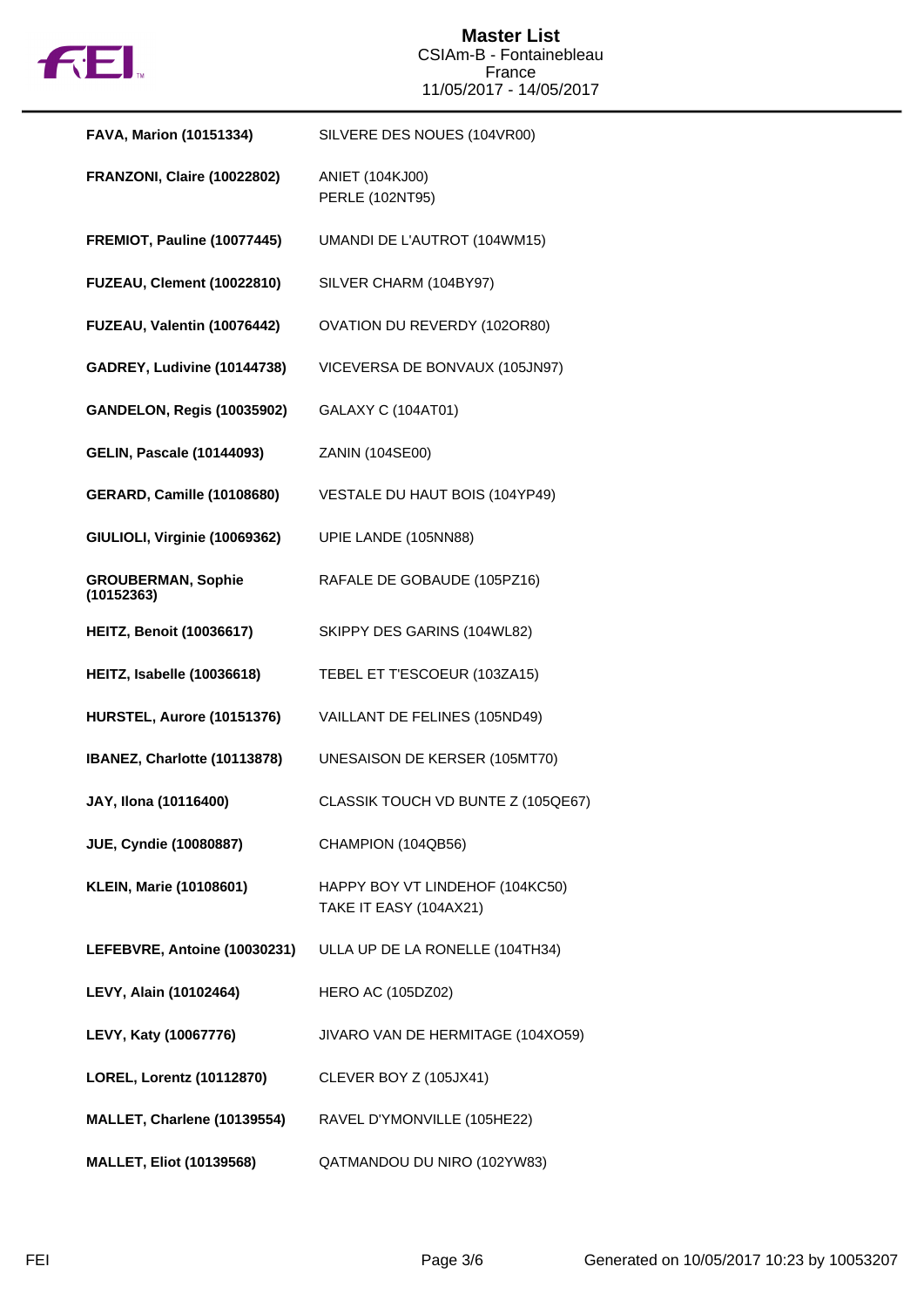

| MANZONI, Jean Marc (10023091)                        | QUICK CROZE (103HR71)                                                             |
|------------------------------------------------------|-----------------------------------------------------------------------------------|
| MAZOYER, Ludivine (10033113)                         | CASSIANA (103VM70)<br>QUISAS (103CY91)                                            |
| MELLOT, Annabel (10151882)                           | TOURBILLON CHIC (105PP59)                                                         |
| <b>MILLET, Axelle (10138503)</b>                     | UKIDAM DU BORGET (104QM14)                                                        |
| <b>MONTA, Amelie (10087630)</b>                      | ELAN (105AG97)<br>VALSE A VILLERS (104YZ23)                                       |
| <b>MOUEIX, Jean (10101573)</b>                       | AIKITA DES FRIMONTS (103SG58)<br>SECRETLOV DE PLEVILLE (105BO14)                  |
| NADJAHI, Pauline (10036504)                          | UZES DE LA LOUVIERE (105PC23)                                                     |
| NEUFVILLE, Axelle (10120058)                         | ROSEE DE LA ROQUE (104VE82)                                                       |
| NOEL HOCQUET, Anna (10151169) QUEROS BLUES (105PA66) |                                                                                   |
| <b>NOLIN, Quentin (10152161)</b>                     | BOOGGIE DE PADOUE (105PU64)                                                       |
| <b>ODEANT, Manon (10085746)</b>                      | RADJAH DU HOUX (104HI28)                                                          |
| <b>OJJEH, Soraya (10096426)</b>                      | FIDELIO GREENFIELD (103FT96)                                                      |
| PHUNG, Wendy (10104658)                              | CHINATOWN (104GD50)                                                               |
| PIGEON, Lucia (10012209)                             | BABY PRETTY (105PG64)<br>UCAYALI DU BANCO (104KJ23)                               |
| PINAULT, Mathilde (10118467)                         | QUANAE D'HELERIN (104NZ19)<br>SEVEN MOON'S LION (103WZ69)                         |
| <b>PUAUD, Justine (10109458)</b>                     | RIO DU FRAIGNEAU (103JS99)                                                        |
| RAGOT, Jean (10112135)                               | UDIVINE DE MONTSEC (105JR07)                                                      |
| RAPET, Jeanne (10150315)                             | NYMPHEA DE L'AUTROT (103OA43)                                                     |
| RAYJASSE, Laura (10088897)                           | AGLAE DE BACON (105BI36)<br>AMOUR DE BACON (105MA64)<br>ANIBAL DE BACON (105MA26) |
| RENAULT, Nollan (10123257)                           | ULTIME D'HUBLAIS (104WT05)                                                        |
| RICHOU, Camille (10079080)                           | ROKATE DU BOILUCAS (103GA37)                                                      |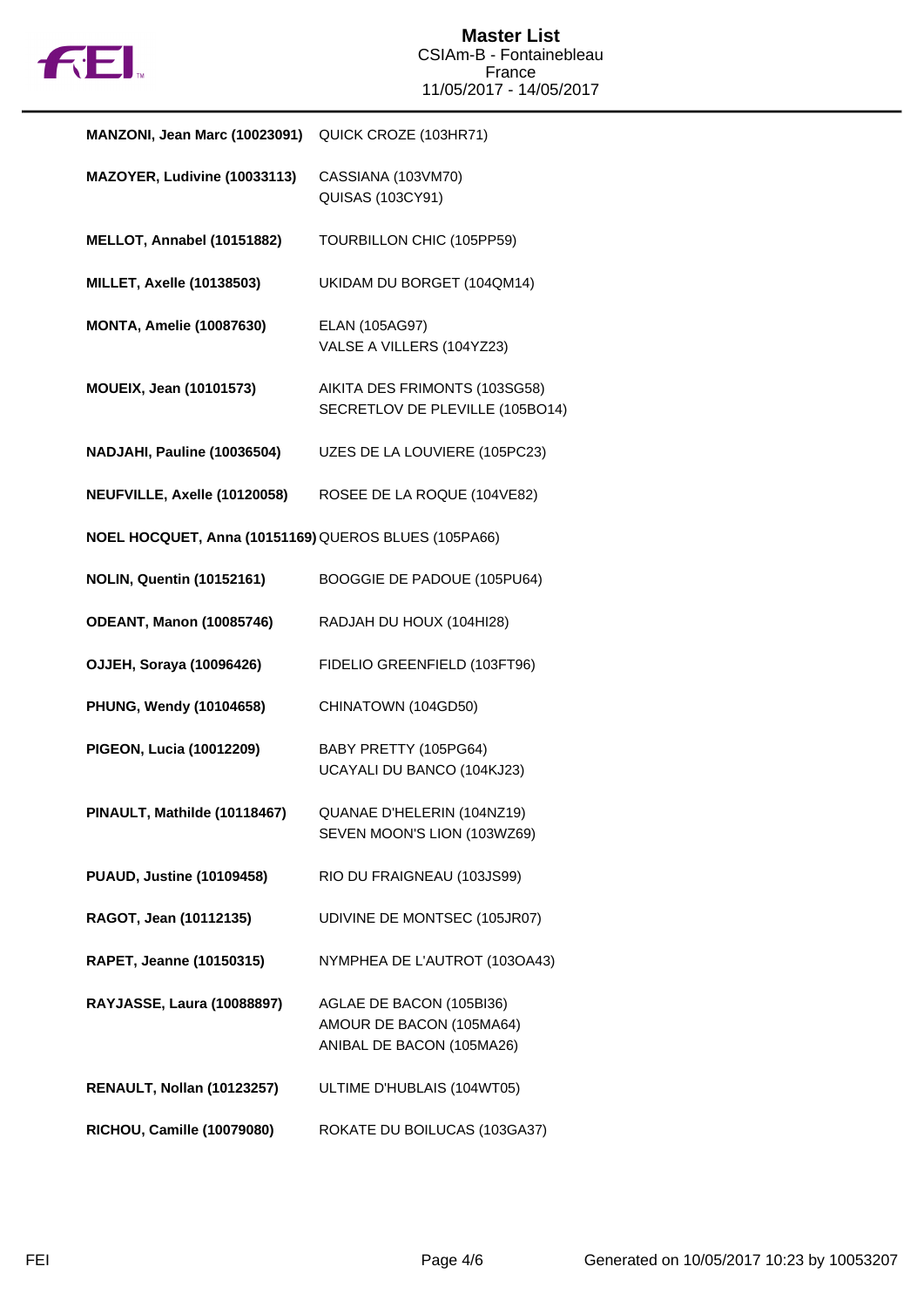

| RIFFIOD, Charline (10060418) UTAH BEACH D'EMM (104RW82)  |                                                                                                             |
|----------------------------------------------------------|-------------------------------------------------------------------------------------------------------------|
| SALASSIDIS, Christina (10148972) ARTOS (104WD88)         |                                                                                                             |
| SCHNOEBELEN, Claire (10149883) TOP TEN DU GERY (104AQ86) |                                                                                                             |
| <b>SERPAGGI, Marine (10119909)</b>                       | TOPAZE DU CHALET (104SY03)                                                                                  |
| SILLON, Sebastien (10122980)                             | SAMOS D'YSIEUX (103TM83)                                                                                    |
| <b>STROM, Ingrid (10023360)</b>                          | ROUF BRECOURT (103VP19)<br>TIONNE DES FONTAINES (104GG07)<br>UNE DE SAINT ELOI (105AC90)                    |
| TABURIAUX, Sandy (10139193)                              | SALAZIE DE TERLONG (104FO61)                                                                                |
| <b>THEYSE, Antoine (10105749)</b>                        | SALSA DE LA FAGNE (104HG39)                                                                                 |
| <b>THOMASSIN FAURE, Julie</b>                            | SUMMER DU HAUT NOYAL (103ZB72)                                                                              |
| (10061075)                                               | VIRGULE DE PLEVILLE (105DL65)                                                                               |
| <b>VALES SOALHAT, Lucie</b><br>(10112166)                | ARNICA DU CHATEAU HOLLGNE Z (104SA91)                                                                       |
| VAUVRAY, Ariane (10038480)                               | VANITA DE COSNIERE (105PV61)                                                                                |
| XERCAVINS, Cecilia (10073854)                            | UMBRELLA DE LAUME (104OQ58)                                                                                 |
| Great Britain<br><b>MURPHY, Joanne (10114489)</b>        | Athletes: 2 Horses: 4<br>DALACALZINI (104PY21)<br>FAIRGOLD (105KD28)                                        |
| REYNOLDS, Clare (10054030)                               | FOOTLOOSE VT HAZELARENHOEKJE (103EK60)<br><b>PIKACHU (105GR10)</b>                                          |
| <b>Ireland</b><br><b>DEVINE, Lauren (10038412)</b>       | Athlete: 1 Horse: 1<br>CASSANDRA VL Z (104QN86)                                                             |
| <b>Italy</b><br><b>PETRELLI, Marco (10063842)</b>        | Athlete: 1 Horse: 1<br>URIEL DEL PIERIRE (1020057)                                                          |
| Portugal<br><b>EVERITT, James (10112602)</b>             | Athlete: 1 Horses: 3<br>TEL KELLE DU RAIL (105NH75)<br>TRESOR DERICK (104HL22)<br>ULTIMO DE VAINS (105NH79) |
| Spain                                                    | Athletes: 2 Horses: 2                                                                                       |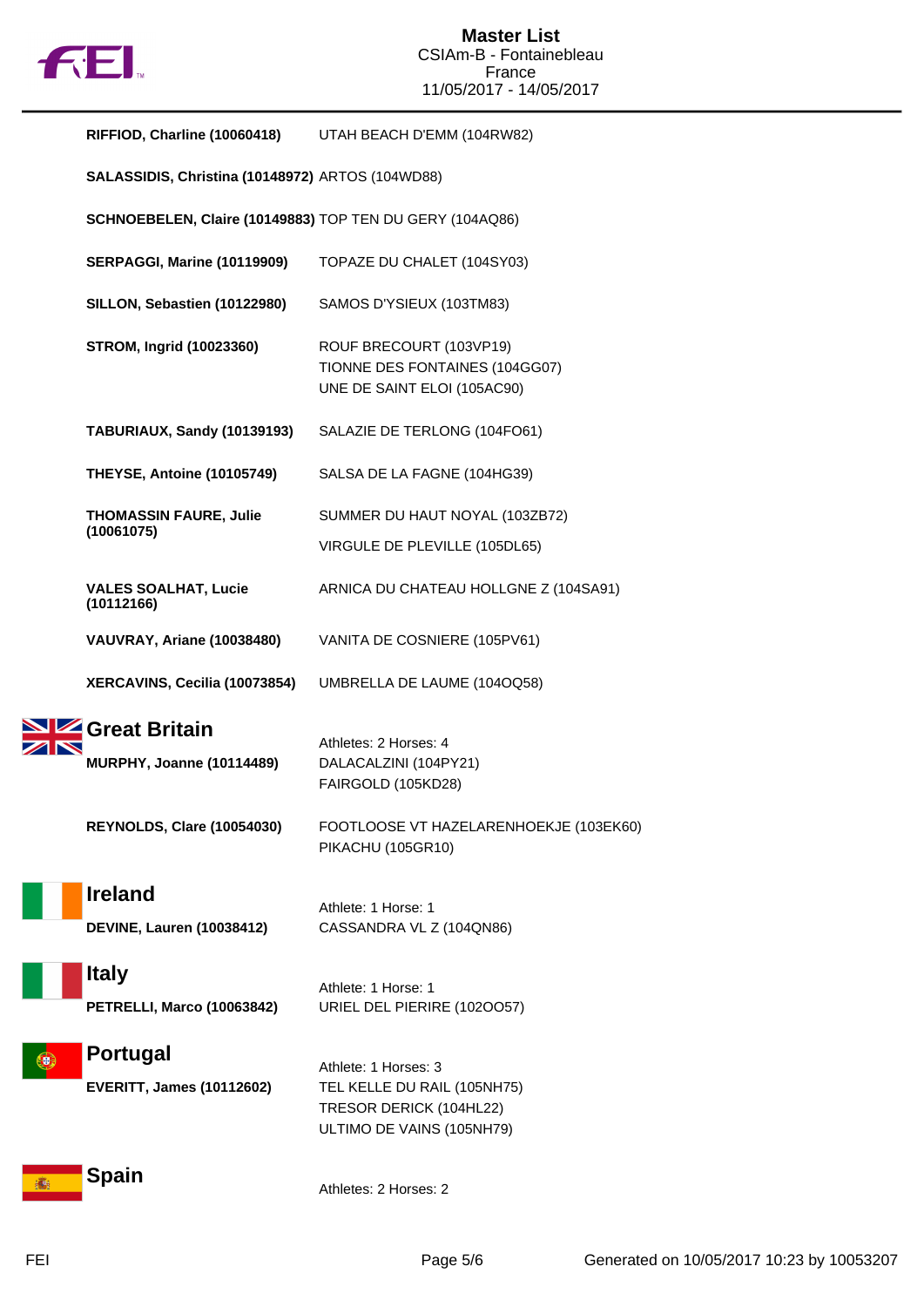

٠

| <b>FRESNO MONFORT, Silvia</b><br>(10114483)            | URSULA DU ROZEL (105AO04)                                            |
|--------------------------------------------------------|----------------------------------------------------------------------|
| <b>VILARRUBI JORDA, Carlota</b><br>(10026057)          | ALIENOR DE B ' NEVILLE (105MF15)                                     |
| <b>Switzerland</b>                                     | Athletes: 8 Horses: 9                                                |
| AMAR, Lynn (10152334)                                  | VERSACE DU FIGUIER (105PY51)                                         |
| BADOLLET, Marie (10152467)                             | RADJAH DU MONT (105QC72)                                             |
| <b>BREZA, Juliette (10107300)</b>                      | NABUCCO DE PILIERE (103YM99)                                         |
| <b>CERUTTI, Sueva (10141862)</b>                       | TITO (104MI67)                                                       |
| <b>FAVRE-BULLE, Bérénice</b><br>(10151521)             | BALOU'S WAY (105PS75)                                                |
| HEINIGER, Alicia (10025852)                            | D HOLLINWOODS RUSTY RYAN (104EV51)<br>DOLCE D'IVE Z (GER46151)       |
| PETIT-JEAN, Charlotte (10036225) BULLS EYE Z (102SW88) |                                                                      |
|                                                        | PETIT-JEAN, Valentine (10036226) FLIPPER DU ROUMAILLARD CH (103DT51) |
| <b>Ukraine</b>                                         | Athletes: 3 Horses: 5                                                |
| ARTEMOVA, Alexandra (10151859) SCHOENBRUNN (104ME72)   |                                                                      |
| <b>BONDARIEVA, Anastasiya</b>                          | CIGALE DES BRIMBELLES (104EZ14)                                      |
| (10093713)                                             | VIOLON DES BICHES (104TX30)                                          |
| SHEINICH, Tetiana (10083183)                           | UN INSTAN DE LA ROQUE (104EW14)                                      |

URIA DU BIDOU (105JG73)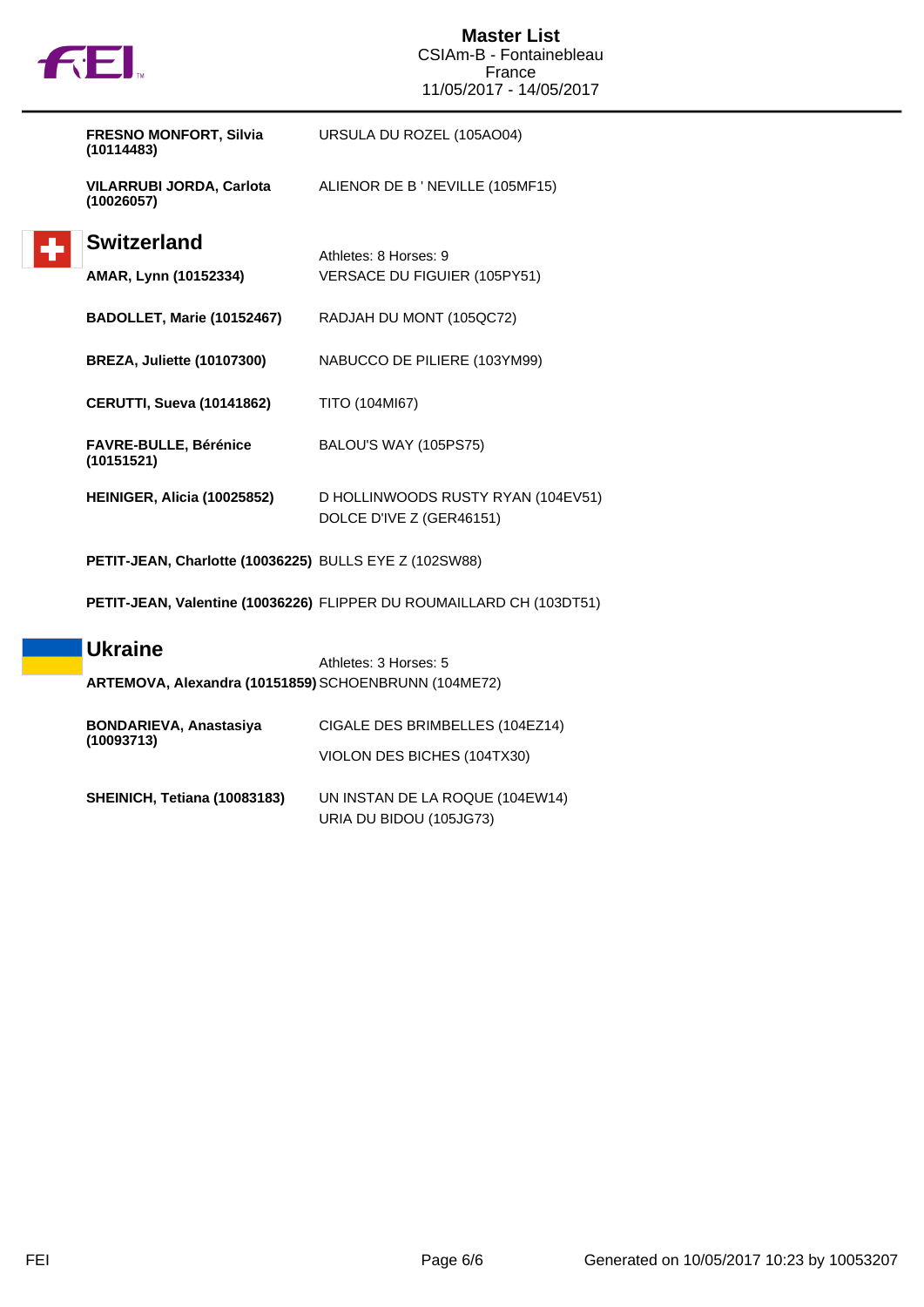

|                                                     |                                                                                          | Countries: 11 | Athletes: 115 | Horses: 213 |
|-----------------------------------------------------|------------------------------------------------------------------------------------------|---------------|---------------|-------------|
| <b>Australia</b>                                    | Athlete: 1 Horse: 1                                                                      |               |               |             |
| GRAHAM, Amy (10013803)                              | COLERAINE DES BERGERIES (104NP50)                                                        |               |               |             |
| <b>Belgium</b>                                      | Athletes: 4 Horses: 7                                                                    |               |               |             |
| LAFRUT, Clara (10088668)                            | IPSO-V (104VG32)                                                                         |               |               |             |
| LEFEVRE, Steve (10002864)                           | ERLA (105PY33)<br>JERICHO VAN ORTI (104MU84)                                             |               |               |             |
| <b>PARIDAEN, Aiko (10116171)</b>                    | CROWNING (E.T.) (104MI27)<br>WEDDING CRASHER (104LQ98)                                   |               |               |             |
| SCHOONBROODT- DE AZEVEDO, BERGKAMP (103TI31)        |                                                                                          |               |               |             |
| Celine (10000938)                                   | VENUS DE L'EYRE (104PR86)                                                                |               |               |             |
| <b>Brazil</b>                                       |                                                                                          |               |               |             |
| <b>CARVALHO FILHO, Caio</b>                         | Athletes: 4 Horses: 7<br>JACK RUSSEL DB (105AV50)                                        |               |               |             |
| (10025783)                                          | JET SET DB (105AV49)                                                                     |               |               |             |
| DE AZEVEDO, Luiz Felipe                             | FADO DE GREENBAY Z (104CW22)                                                             |               |               |             |
| (10002079)                                          | FIRESTONE AB (103LZ03)                                                                   |               |               |             |
| DE AZEVEDO FILHO, Luiz Felipe                       | CHACCO'S GIRL (105FU27)                                                                  |               |               |             |
| (10025820)                                          | CHACITO (103WP57)                                                                        |               |               |             |
| DE MIRANDA, Nando (10031655) CZARINA JMEN (105BR55) |                                                                                          |               |               |             |
| <b>Chile</b>                                        |                                                                                          |               |               |             |
|                                                     | Athlete: 1 Horses: 2<br>NAVEILLAN, Bernardo (10000499) DAISY DU GRAND MOUSTIER (104US81) |               |               |             |
|                                                     | VOISINE DE NORMANDIE (104WU31)                                                           |               |               |             |
| <b>France</b>                                       |                                                                                          |               |               |             |
| ANCIAUME, Timothee (10002943)                       | Athletes: 84 Horses: 157<br>KIAMON (SUI41227)                                            |               |               |             |
|                                                     | UNDOCTRA D'HELBY (104LI15)                                                               |               |               |             |
|                                                     | UNIONE DE L'ILATTE (104JX20)                                                             |               |               |             |
| <b>AUBRY, Soline (10058832)</b>                     | UPLADY NOUVOLIEU (104JH85)                                                               |               |               |             |
| <b>BALLEUX, Vincent (10006970)</b>                  | SIGNEE LULU (103XU96)                                                                    |               |               |             |
|                                                     | TANGO DE LA BAIE (105HK89)                                                               |               |               |             |
|                                                     | TSAR DE ROMAN (104GH51)                                                                  |               |               |             |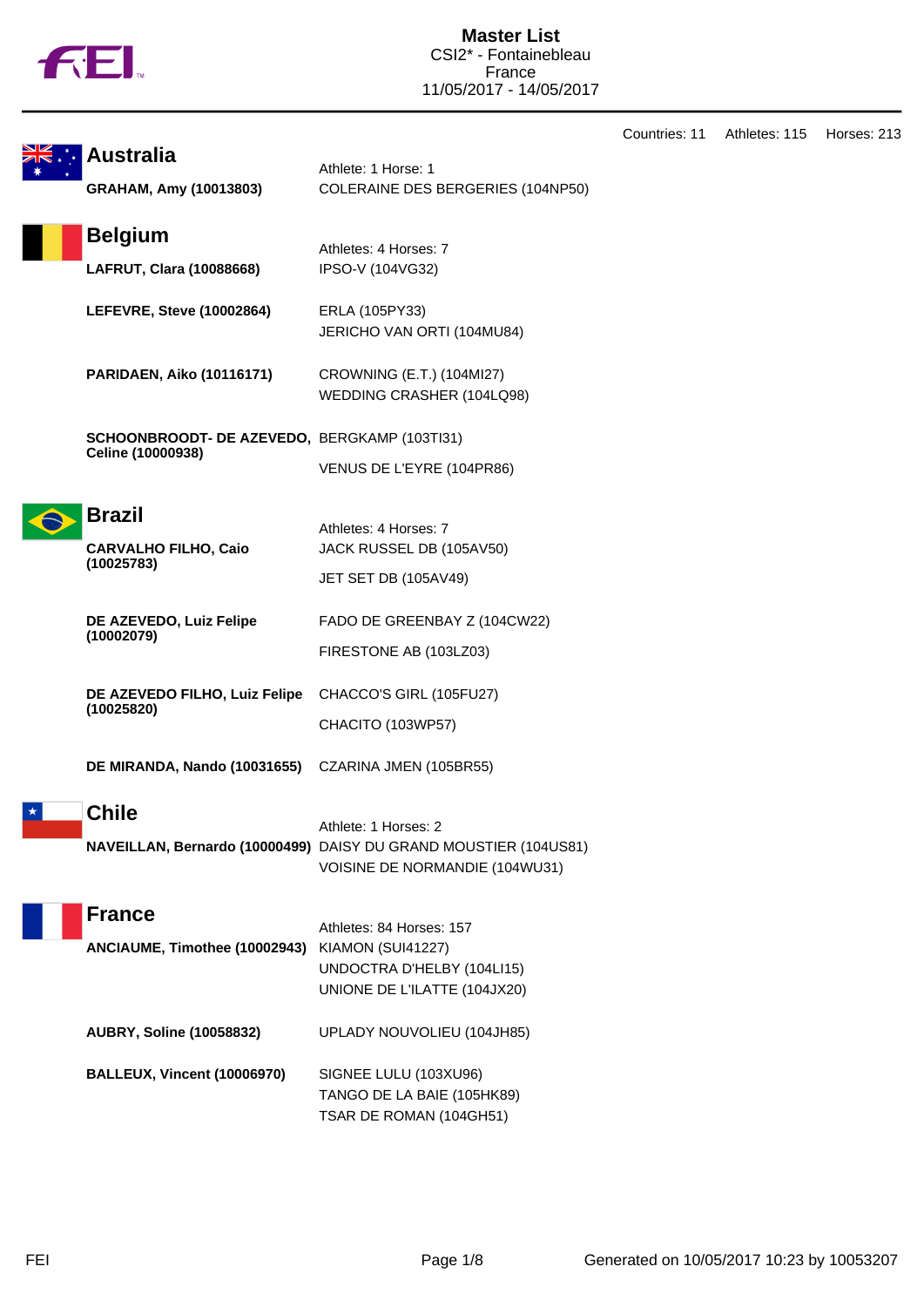

| <b>BARTIN, Vincent (10043985)</b>             | JACKSON D'OUZO (105EJ73)<br>VINTAGE SOLOGNE (104HP58)                                        |
|-----------------------------------------------|----------------------------------------------------------------------------------------------|
| BATILLAT, Guillaume (10008823)                | CHEOPS D'ESQUERMES (105EJ85)<br>CONTHARIKA (105EO14)<br>DENITHA (104MR05)                    |
| <b>BONNET, Jacques (10001675)</b>             | SLOE GIN DES HAYETTES (103NO46)<br>UZI DE LA BEKA (104FP57)<br>VICK MANCIAIS (104WE20)       |
| <b>BORRIN, Alexis (10017243)</b>              | AQUARELLE DES SAULES (105KT88)<br>UPSILON D'AUSTRAL (104WQ98)                                |
| <b>BOST, Nicolas (10022494)</b>               | VALLON DU DAME (104YK71)                                                                     |
| <b>BOUDANT, Francois Xavier</b><br>(10001364) | CIENTO (104CA00)                                                                             |
|                                               | SICILE BIATS (103PC81)<br>VITELLIUS DES DAMES (105DP91)                                      |
|                                               | BOULANGER, Clement (10008394) URANUS D'OMONVILLE (104XG37)<br>VOLUPTE DE LA JARTHE (105DR42) |
| <b>BOURVEN, Swan (10022510)</b>               | VAKIRY DES SAULES (104MH23)                                                                  |
| <b>BREUL, Hugo (10022524)</b>                 | UTAHMANO ALU (104QF01)                                                                       |
|                                               | VARGAS ROUGE (104RK67)                                                                       |
| <b>BRIANT, Lutetia (10120903)</b>             | SLALOM DE MERE (104VZ32)                                                                     |
| <b>BROUCQSAULT, Margaux</b><br>(10061636)     | CRACK DE LA BONN Z (105Cl92)                                                                 |
| <b>CHIAROTTO, Jean Philippe</b><br>(10022599) | DETROIT (104QU63)                                                                            |
|                                               | EROS (104WH03)<br>PINK RONCHERES (104QU62)                                                   |
| <b>CHIAROTTO, Jules (10088368)</b>            | LAGAZZA RZ (104NT08)<br>ONE LOVE (105QE28)                                                   |
| <b>CIMOLAI, Pierre (10019523)</b>             | CYTISE DE LA FONTAINE (104IX22)<br>UPSILON DE LA LINIERE (104KE77)                           |
| CLOAREC, Melanie (10006554)                   | <b>ONDINE BELMANIERE (FRA47240)</b>                                                          |
| COUPERIE, Baptiste (10022640)                 | INDIAN GOLD VAN DE KRUISH (104HC43)<br>LEVIANO 6 (103FT73)<br>SPRINT DU ROUET (103YJ55)      |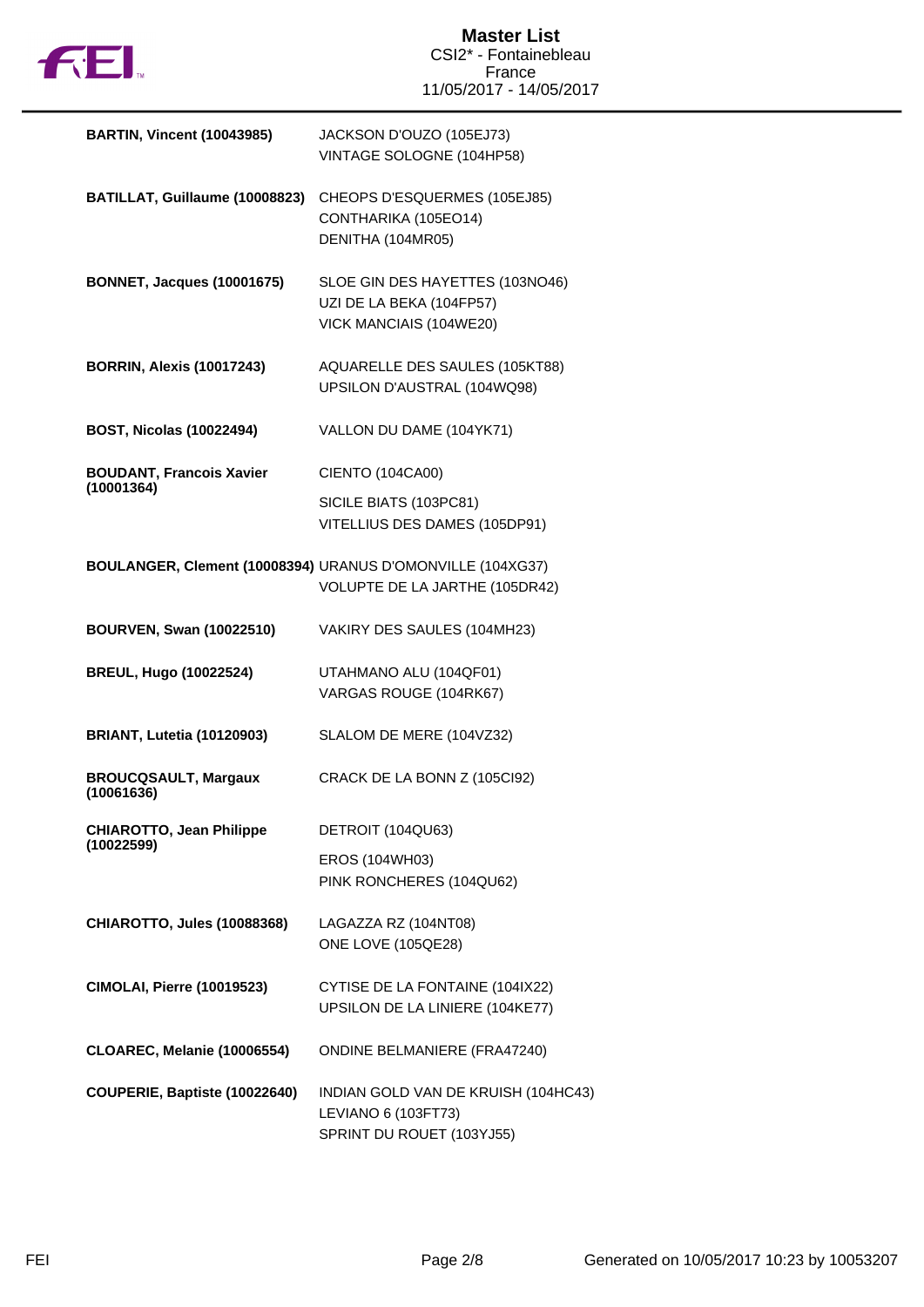

| <b>COUSIN, Lucas (10136783)</b>                          | CALYAN DES CHENES (104VX92)<br>QUANTUM Z (104NE04)<br><b>VENTO B (102PM79)</b>                    |
|----------------------------------------------------------|---------------------------------------------------------------------------------------------------|
| <b>DARBARY, Pierre Louis</b>                             | AMBRE DE LAUNAY (104XO90)                                                                         |
| (10086315)                                               | VANILLE DE LAUNAY (103XB77)                                                                       |
| DAVID, Frédéric (10064072)                               | SAXO DE LA ROQUE (103MD06)<br>UREKA DE ROY (104YP41)                                              |
|                                                          | DE COLIGNY, Geoffroy (10032855) SELECTRA BOIS MARGOT (103XI13)<br>VISCONSIN DE LA ROQUE (104PK72) |
| DEBOST, Fabien (10008157)                                | UGO GERMINEY (104TM54)<br>UZBEK DE L'AUTROT (105HU49)                                             |
| DELMOTTE, Nicolas (10002377)                             | CONNOR 48 (103TG75)                                                                               |
|                                                          | UNIK D'ICK (104MT01)<br>VERITE UNE PRINCE (105EG73)                                               |
|                                                          |                                                                                                   |
| <b>DILASSER, Marc (10008681)</b>                         | UTAH VAN DE ROCK (104KV46)                                                                        |
| DUBRANLE, Yoann (10038076)                               | SEAHORSE Z (105BB15)                                                                              |
|                                                          | VANINA DU LUOT (104YZ08)                                                                          |
| DUFOUR, Stéphane (10002857)                              | QUADRIO TAME (103CX39)                                                                            |
|                                                          | ULTRA STAR DE SAVIGNY (104OX41)                                                                   |
| DUROSIER, Mathieu (10069013)                             | <b>TALINDA (104EF10)</b>                                                                          |
|                                                          | VITAMINE DE BOISSY (104RL62)                                                                      |
| DUSART, Etienne (10019791)                               | SUMMUM D'OSSAU (103XF48)                                                                          |
|                                                          | TATOO DES TRAMBLES (104BG57)                                                                      |
| <b>ETTORI, Kelly (10029034)</b>                          | DIOR VAN HET COSTERSVELD (102SF26)                                                                |
| FOUTRIER, Guillaume (10012188) FAIRNESS HERO Z (105FT56) |                                                                                                   |
|                                                          | SPIKE VD WITHOEVE (104RZ62)                                                                       |
|                                                          | TAMPA ALIA (104AX22)                                                                              |
|                                                          | FRANCART, Alexandra (10000635) VOLNAY DU BOISDEVILLE (105EF08)                                    |
|                                                          | VRAI ALIA (105OR13)                                                                               |
| <b>FREY, Stephane (10019831)</b>                         | ULISSES (104ET06)                                                                                 |
|                                                          | URBINO DE BREMOY (104JG68)                                                                        |
| GARO, Gwenael (10064083)                                 | PRISCA SAINT CLAIR (102UD24)                                                                      |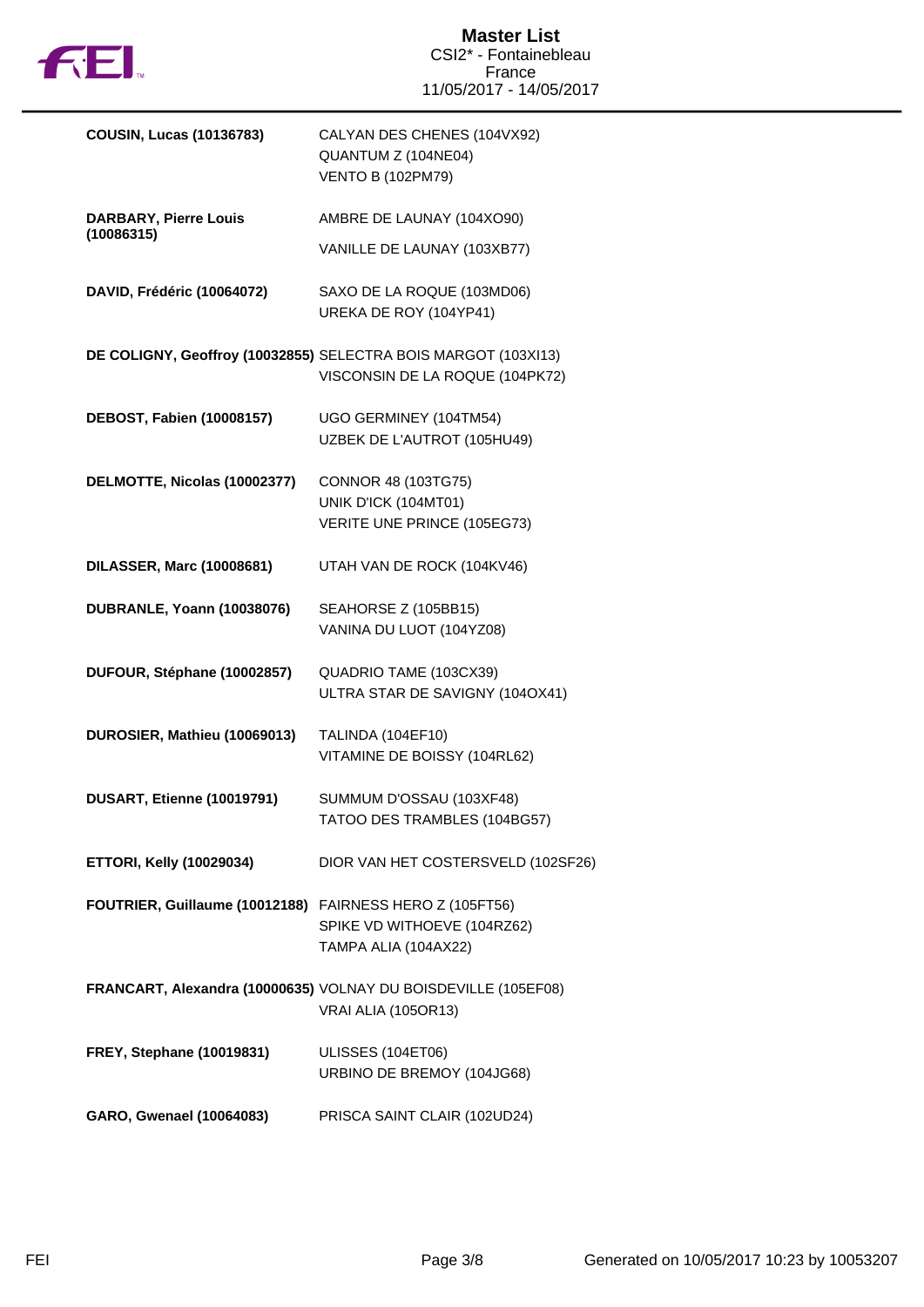

| <b>GAUDIN, Ludovic (10057285)</b>            | ROYAL PILATIERE (103HB96)<br>TAMARA LANDA (SUI40488)                                              |
|----------------------------------------------|---------------------------------------------------------------------------------------------------|
| GENDRON, Clarance (10094112)                 | TINA DU DANOIS (103YG83)                                                                          |
| <b>GEORGES PICOT, Aurelien</b><br>(10069877) | PAOLYNE DES PLAINS (104HR98)                                                                      |
| <b>GOEHRS, Raphael (10006592)</b>            | VICTORIO DES FROTARDS (105DH63)                                                                   |
| (10001716)                                   | GRANDMONTAGNE, Jean Charles UNIVERS DE MAUGRE (104HQ44)                                           |
| GUILLON, Olivier (10002429)                  | ULADINE DES NAUVES (104RP22)<br>UNIVERS D'OR (104WP19)<br>VITOT DU CHATEAU (104QT36)              |
| <b>HENAULT, Pierre Antoine</b><br>(10008253) | RASPER DU GERY (103IA05)                                                                          |
| <b>HENRY, Pauline (10058191)</b>             | RIMA DE KERSER (104GA40)                                                                          |
| HILLEREAU, Severin (10034277)                | CHARRON R (104AD80)<br>SUPERLOVER DEPLEVILLE (103QD56)                                            |
| <b>HUREL, Cedric (10022937)</b>              | PAOLA DU TERROIR (102RB57)<br>ROYAL DESTINEE (103IF68)<br>TOUCH OF CLASS D'ORS (103ZD26)          |
| <b>HUREL, Jerome (10001741)</b>              | E LABA VAN DE VINUSAKKER (103EH90)<br>UPTON DE GRAVELOTTE (104PU65)<br>VIAMDIOS D'AVRIL (104XJ54) |
| LAPERTOT, Walter (10003066)                  | AMELIE 62 (102US40)<br>SISYGIE DE B'NEVILLE (103XN26)                                             |
| LAYEC, Nicolas (10069302)                    | DINDOCTRO (105PH24)<br>SUNSHINE DE LA LOVE (103PK24)                                              |
| LE CRAVER, Yannick (10061060)                | TROMPETTE DE NUIT (104DU28)                                                                       |
| LE VOT, Simon (10076545)                     | QUADILLAC LES PARTS (103FO81)<br>VAGABOND DU BISSON (105HI57)                                     |
| LEDERMANN, Alexandra<br>(10000637)           | QUIET LOVE (103AO61)                                                                              |
|                                              | REQUIEM DE TALMA (103IK24)                                                                        |
| <b>LERAT, Ronan (10019515)</b>               | TORRID DU TERTRE (103VM22)                                                                        |
| LESAGE, Elyse (10006919)                     | TELSTAR DE LA HAYE (103ZU38)                                                                      |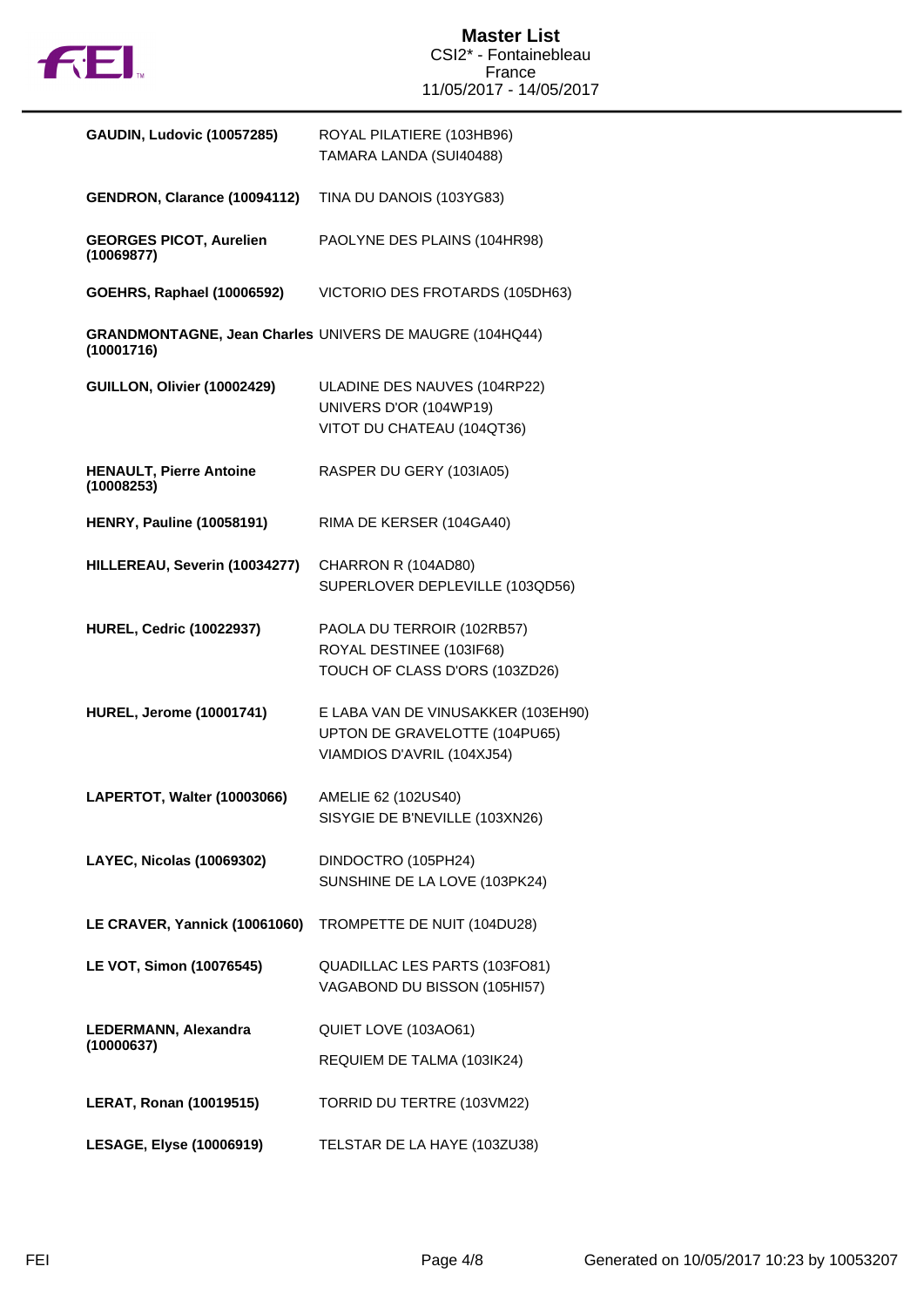

| LHEUREUX, Alexis (10100682)                     | VERSION DU PAS (105FQ71)                                                                |
|-------------------------------------------------|-----------------------------------------------------------------------------------------|
| LONGY, Mathilde (10074059)                      | ALAIN (103CQ88)<br>SOUVENIR DU CLOCHET (103NZ19)                                        |
| MARILLER, Sophia (10006965)                     | TYPE TOP DU MONTEIL (103ZA60)                                                           |
| <b>MARTIN, Maelle (10068294)</b>                | CALVATON Z (104ND55)<br>UP TO DATE DU MILON (105QI05)<br>VERVEINE DE BREMOY (105LT98)   |
| <b>MATHE, Edouard (10001156)</b>                | ANABELLE DE CAUDARD (105HY42)<br>UKRAINE D'ARTEMIS (104QB68)                            |
| <b>MELIN, David (10001085)</b>                  | DENTOS VAN HET LINDEHOF (103BJ78)                                                       |
| <b>MELLEC, Elisa (10093304)</b>                 | <b>T'JOY DE TUS (104MZ84)</b>                                                           |
| <b>NGAN SASSI, Georges Edmond</b><br>(10026263) | DIVINE HERO (E.T.) (105CF12)<br><b>VAKARESS (105OB75)</b>                               |
| OUDIN, Berenger (10032970)                      | BIG BEN II VD BUNTE (104AB99)<br>TIO DE L'HUYNE (104AC02)<br>VELVET SUNHEUP (105OK61)   |
| PAILLOT, Nicolas (10011560)                     | SABINE DES IBIS (104JN01)<br>TOO LONG WINDSOR Z (105QG34)<br>USA NORMANDE (104TF59)     |
| <b>PETIT DAVY, Alix (10031017)</b>              | SOLITAIRE DES ORES (103QR01)                                                            |
| PETITJEAN, Benoit (10077453)                    | HARRIE'S HORSE 111 (103ZD82)<br>TIPTOP DE LA BYCHE (104JP63)                            |
| PIETRI, Charlotte (10008238)                    | RUSTICA DE VILLIERS (103FN32)<br>TURBO DE VILLIERS (104BC33)                            |
| PIQUEREZ, Thomas (10078478)                     | UN REVE DE LIZERNE (105PV79)                                                            |
| RAGOT, Alix (10060365)                          | VIOLA O'MOULIN (105CF99)                                                                |
| RATZEL, Daphne (10009849)                       | VITOT KERVEC (104MN89)                                                                  |
| <b>RIGAUT, Syndie (10017117)</b>                | UGOLINO DU CLOS (104JD81)<br>VILKANO DE FETAN (104RO76)<br>VINTAG CASTELFORTE (104RO92) |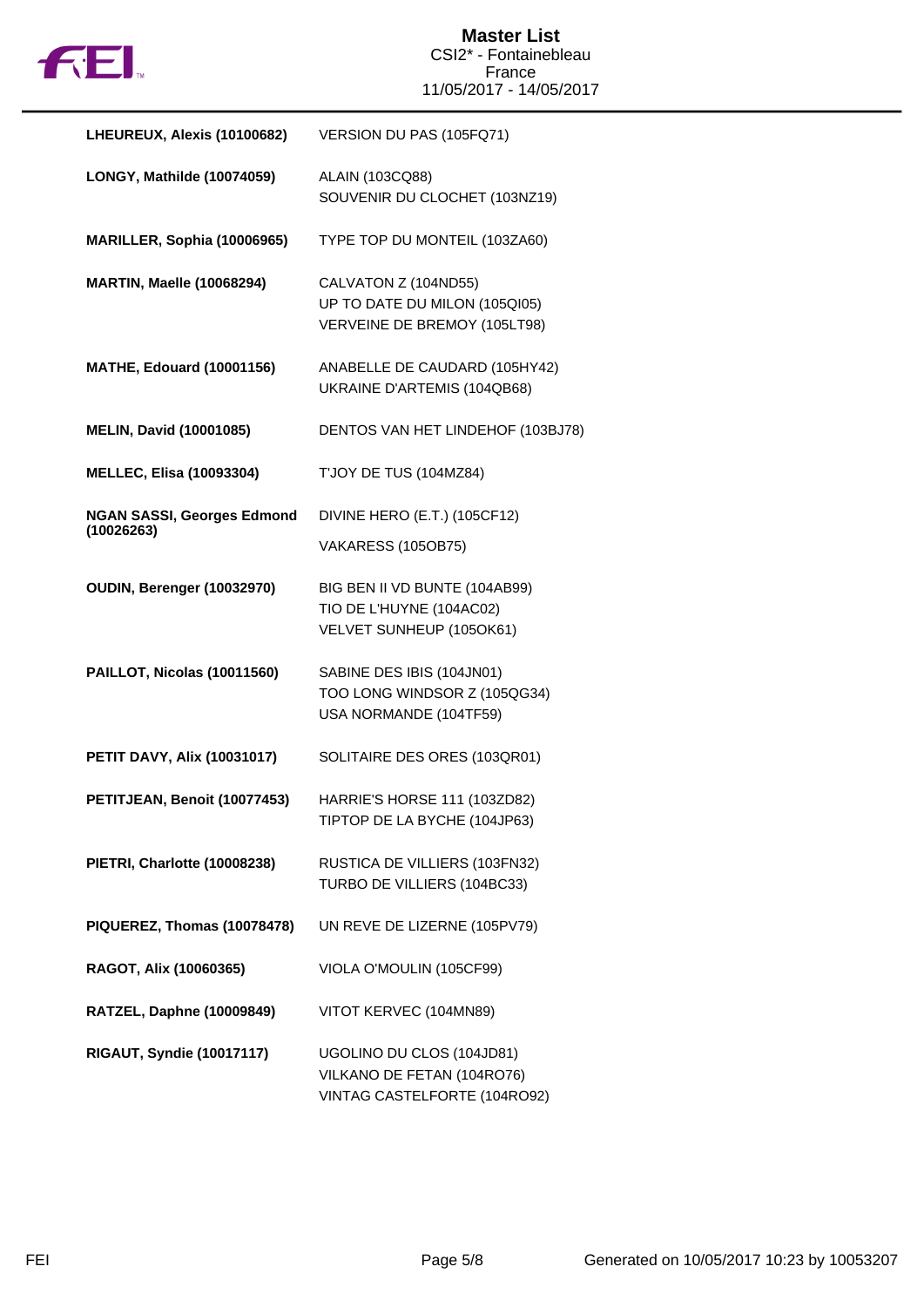

| ROLAND BILLECART, Guillaume CHACCARE (105MK33) |                                            |                                                                                                 |
|------------------------------------------------|--------------------------------------------|-------------------------------------------------------------------------------------------------|
|                                                | (10023892)                                 | CHACCO'S AMKE (105BB07)<br>QUARLYS (103QM33)                                                    |
|                                                | ROUCHON, Adrien (10035893)                 | HALICA VD BREEMEERSEN (104FO38)<br>SCALA DES CHAMPS (103PF90)                                   |
|                                                | ROZIER, Thierry (10009145)                 | STAR (105BN43)                                                                                  |
|                                                | RULQUIN, Fabien (10040869)                 | PAPYRUS DU CHENOI (103IK79)<br>SPLENDERO DE DAMVIL (103SQ68)<br>UMBRELLA DES ERABLES (104TN86)  |
|                                                | <b>SCASSO, Marie (10113376)</b>            | KRISTALLINE (104PS52)<br>TROPIC DES LOGES (104OV43)                                             |
|                                                | <b>SCHAULY ADJ, Donatien</b><br>(10007175) | SPRINTER DU DORSET 'MILI' (103TS55)                                                             |
|                                                | <b>SCHMITT, Mathieu (10023333)</b>         | VAGUE DU HAMEL (104VC39)                                                                        |
|                                                | <b>SINGER, Valentin (10084455)</b>         | DANCER VAN DE HELLE (104UR87)                                                                   |
|                                                | <b>STROM, Isabelle (10006478)</b>          | AIR JONHSEN Z (103LB31)                                                                         |
|                                                | <b>TAUPENOT, Marc (10026250)</b>           | QUEBEC DES COTEAUX (103NM94)                                                                    |
|                                                | THARREAU, Olivier (10002435)               | CAP VERT (103GI47)<br>TIFRANE DE CHALUSSE (104SZ09)                                             |
|                                                | <b>THIROUIN, Max (10002265)</b>            | <b>DONNA (105EJ09)</b><br>JEWEL DE KWAKENBEEK (104PW73)<br>UTOPIE VILLELONGUE (104FU19)         |
|                                                | <b>TISON, Nicolas (10002382)</b>           | TARIQUET D'EPTE (104AM10)<br>UZELLE D'ARTHENAY (104OS04)                                        |
|                                                | <b>VAN COLEN, Axel (10061246)</b>          | ARAMIS DE B'NEVILLE (105IO07)<br>SILHOUETTE ISLAND (104QF14)<br>TINKAGIRL DE LA POMME (105NF34) |
|                                                | Great Britain                              | Athletes: 9 Horses: 17                                                                          |
|                                                | <b>ALSTON, Louise (10110146)</b>           | DOUBLET (104SO78)<br>MACK THE KNIFE (104LO18)                                                   |
|                                                | <b>ANNETT, Jane (10001699)</b>             | PALLAS MASTERCLASS (104IZ64)                                                                    |
|                                                | <b>EMBLEN, James (10031715)</b>            | B MARANELLO (103BT45)<br>SKELWITH LADY DELILAH (105CX64)                                        |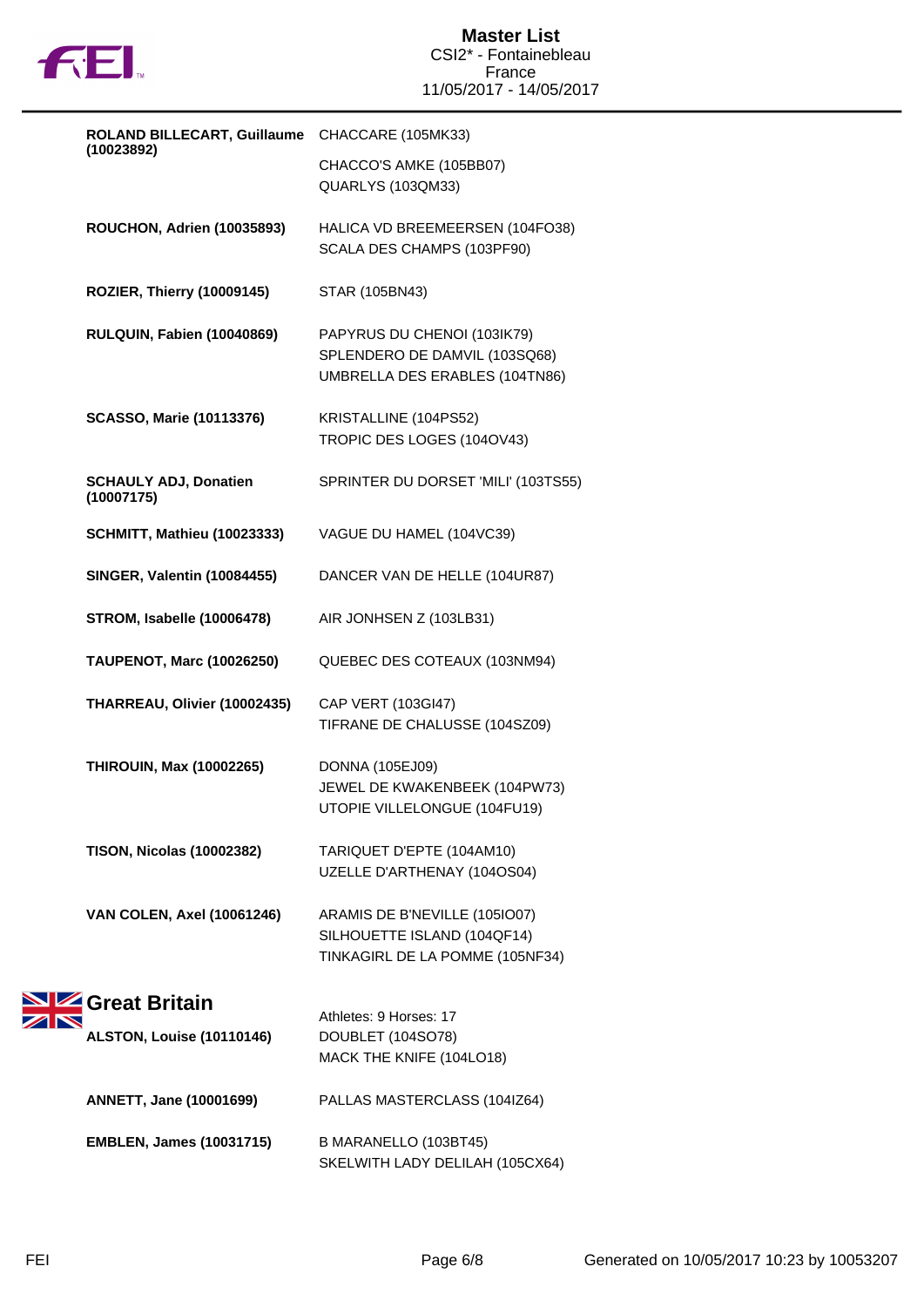

| FRANKS, Christopher (10147980) MEGA TIMES (105GI80)                     | MONK'S GRAND PRIX (105NA00)                                                                    |
|-------------------------------------------------------------------------|------------------------------------------------------------------------------------------------|
| <b>FRANKS, Steven (10008039)</b>                                        | CARLOW CRUISER (GBR40245)                                                                      |
| <b>REYNOLDS, Clare (10054030)</b>                                       | FOOTLOOSE VT HAZELARENHOEKJE (103EK60)<br><b>GREETJE (103LM14)</b><br><b>PIKACHU (105GR10)</b> |
| SAMPSON, Matthew (10018992)                                             | BILLY TORTILLA (104QQ53)<br>JAGUAR VD BERGHOEVE (104HI16)                                      |
| WARD, Sam (10056779)                                                    | ROMANY (104PK25)<br><b>THOMAS (103WE37)</b><br><b>TROY III (104PK26)</b>                       |
| WINCHESTER, Chloe (10091629)                                            | HOUPETTE (104ET59)                                                                             |
| <b>Philippines</b><br>AMOR, Chiara (10095593)                           | Athlete: 1 Horse: 1<br>DEVONPORT 2 (104XA71)                                                   |
| Portugal<br>GOMES, Ruben Pereira (10075795) ULYSSE DE RAVALET (105BX66) | Athletes: 3 Horses: 6<br>UN AMOUR DES LACS (104EJ12)                                           |
| <b>MORGADO, Rodrigo Silva</b><br>(10068842)                             | <b>ESTORIL (105IG96)</b><br>JACOBI VAN HOLHEIDE (105KC92)                                      |
| <b>SAMPAIO PEIXOTO (NOBREGA</b><br>DA COSTA), Rodrigo (10021292)        | FERNHILL HARRY CLOVER (105JU56)<br>RA DE PRIN (103MF86)                                        |
| <b>Spain</b><br>LATHAM, Rutherford (10011402)                           | Athletes: 2 Horses: 2<br>RAMSES D'AUGE (103LO61)                                               |
| MATE LEZA, Gabriela (10079067)                                          | COSTA VON AARHOF CH (104CH99)                                                                  |
| <b>Switzerland</b><br>BARBEY, Charlotte (10008768)                      | Athletes: 5 Horses: 11<br>CARDOSO (104LL12)<br>WOLLIE BOLLIE (102ZE21)                         |
| BUSSMANN, Evelyne (10073271)                                            | TAFILA D'URVILLE (104DM96)<br>THAT'S ME 6 (104AK19)<br>VIRTUOSO SEMILLY (104RZ28)              |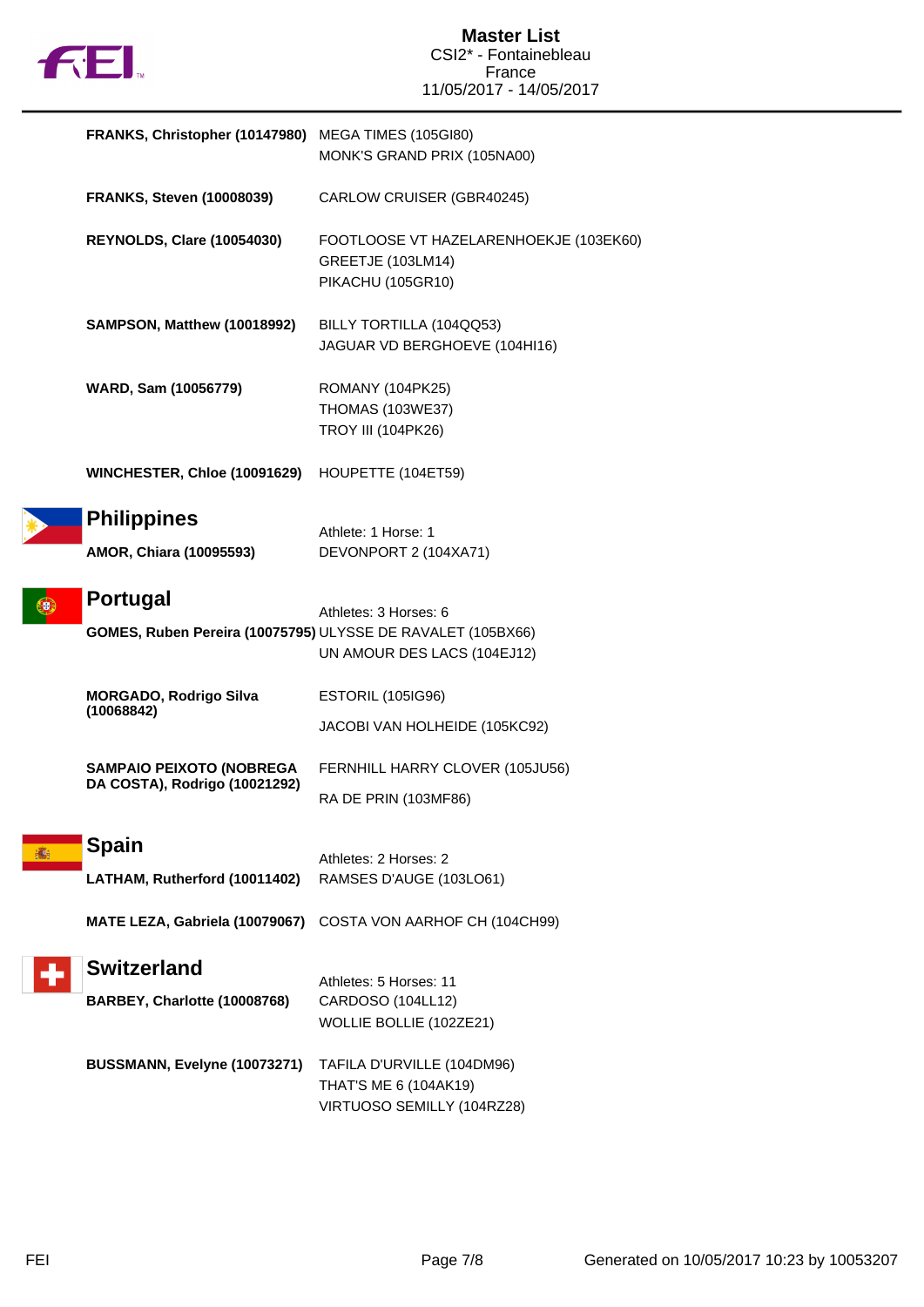

| <b>JUFER, Alain (10011565)</b>    | RADJA D'ARTEMIS (103ON19)<br>RAHMANNSHOF TIC TAC (104FX15)                 |
|-----------------------------------|----------------------------------------------------------------------------|
| <b>MAITRE, Coralie (10095213)</b> | ROSSO ANTICO (103DS72)                                                     |
| <b>SOTTAS, Romain (10002678)</b>  | COUNTDOWN IV (104XK31)<br>EYECATCHER (104ZE92)<br><b>HALLO C (104LR01)</b> |
| Venezuela                         | Athlete: 1 Horses: 2                                                       |
| <b>ARROYO, Gustavo (10001520)</b> | G AND C KAY LS (103ZH03)<br>UGO D'AURE (104UG23)                           |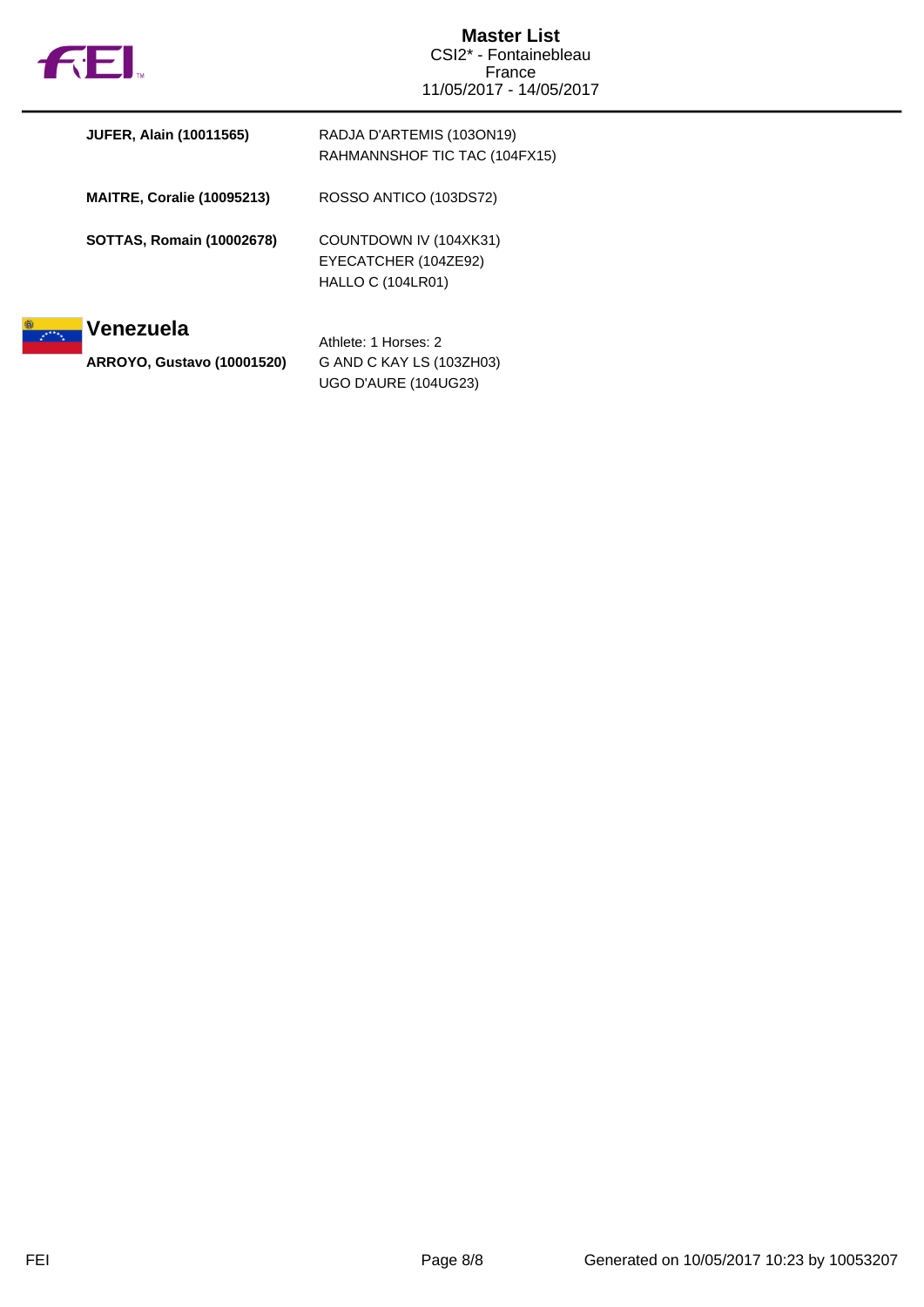

|                                               |                                                                                            | Countries: 10 | Athletes: 143 | Horses: 219 |
|-----------------------------------------------|--------------------------------------------------------------------------------------------|---------------|---------------|-------------|
| <b>Belgium</b><br>DHENIN, Timothée (10140456) | Athletes: 6 Horses: 8<br>ARTHUR D'ALBIN CH (104WO97)<br>VICKY LA PASSION (105IP18)         |               |               |             |
| <b>EMBO, Helena (10115545)</b>                | GODIVA LADY (104QY67)                                                                      |               |               |             |
| GUYOT, Adele (10064974)                       | CERDI D.L (103YX15)                                                                        |               |               |             |
| <b>PARIDAEN, Aiko (10116171)</b>              | ALPENFEE (103RU17)                                                                         |               |               |             |
| TRENKER, Pascale (10047209)                   | AEOLUS MOESHOF (105GB06)<br>GRANDE DAME VAN 'T HEIKE (104XC13)                             |               |               |             |
| <b>WOLF, Alicia (10069703)</b>                | ARCTIC MONKEY (104IE36)                                                                    |               |               |             |
| <b>China (People's</b><br><b>Republic of)</b> | Athlete: 1 Horses: 2                                                                       |               |               |             |
| MAO, Qingjing (10063064)                      | HEROS DE LA VIE (103TQ30)<br>KYRA VD BISSCHOP (105EX86)                                    |               |               |             |
| <b>France</b><br>ALLIX, Sébastien (10044939)  | Athletes: 116 Horses: 173<br>VERTU D'ELLIPSE (105EX05)                                     |               |               |             |
| ALSBERGE, Tanguy (10084818)                   | ROMANELLI (103XX87)                                                                        |               |               |             |
| <b>AMSALLEM, Lea (10094273)</b>               | TAHITI BARBOTIERE (104HT77)                                                                |               |               |             |
| ANCIAUME, Timothee (10002943)                 | ALLEGRA DE MARS (105ML95)<br>ULTRA DU REVERDY (104KO02)                                    |               |               |             |
| <b>ANTONI, Leon (10117837)</b>                | QUINETTE DU FRY (103FT00)                                                                  |               |               |             |
| ARAPAKI, Isabelle (10122343)                  | TONIC DE BLONDEL (104WO10)                                                                 |               |               |             |
| <b>AUBRY, Soline (10058832)</b>               | FAN DI FLEN DE CHAMBOURG (105GE38)<br>UTHYM DES RUETTES (104UY66)                          |               |               |             |
| <b>BAILLY, Claire (10101012)</b>              | ZATINKA DH (103DE03)                                                                       |               |               |             |
| <b>BALLEUX, Vincent (10006970)</b>            | TOCCATA DE TERLONG (104RN81)<br>VENISE DU REVERDY (105CH20)<br>VOLCAN DE TERLONG (105HI59) |               |               |             |
| BARBIER, Anthony (10054024)                   | ELIOT HOF TER ZIJDYCKE (102WZ59)                                                           |               |               |             |
| <b>BARRER, Elodie (10096063)</b>              | TITANE DU BOBOIS (104UG22)                                                                 |               |               |             |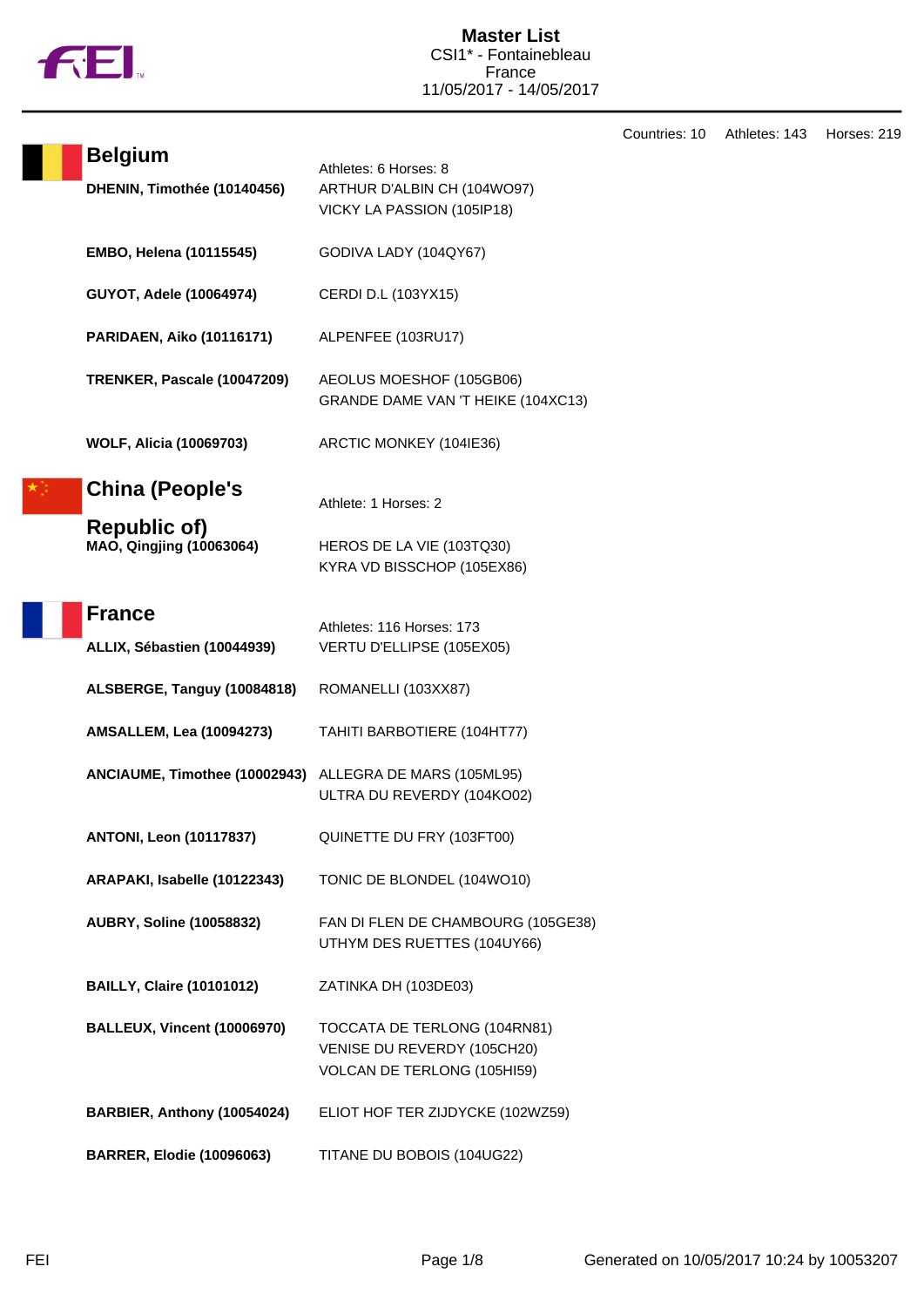

| BATILLAT, Guillaume (10008823) CONTEST DE HUS (103WG42)   | UTOPIA D'ORCHIS (104RR90)                                                                |
|-----------------------------------------------------------|------------------------------------------------------------------------------------------|
|                                                           | BEAUGRARD, Caroline (10100728) TARA COEUR VOLANT (104WF41)                               |
| <b>BESNIER, Hugo (10116282)</b>                           | TENOR DU STREMBERG (104RQ14)                                                             |
| <b>BOST, Nicolas (10022494)</b>                           | ARKANA MESSIPIERRE (105JM86)<br>VITTORIO DE ST SIMEON (104MS65)                          |
| BOULANGER, Antoine (10008379) THEA DE LA TINE (104YS57)   |                                                                                          |
|                                                           | BOULANGER, Clement (10008394) ALME DES BESNARDS (105HN99)<br>ASTRALE DE LAUNAY (105NE36) |
| <b>BOULLET, Brice (10022501)</b>                          | TOTEM D'OR (104YC45)                                                                     |
| <b>BOURVEN, Swan (10022510)</b>                           | TENNESSEE DE ROY (104TH68)<br><b>VICTOR G (105PI96)</b>                                  |
| CARNEAUX, Gabrielle (10095023) SERENADE D'AMOUR (104KQ46) | TEXAS UN PRINCE (104IC64)                                                                |
| CHARREAU, Pauline (10074484)                              | ACALIX HERO Z (105MH27)                                                                  |
| <b>CHIAROTTO, Jules (10088368)</b>                        | LOUIS DI AMO VAN T HOOGEINDE (105MP66)                                                   |
| CHOUMERT, Anouck (10055921)                               | QUAPRICE DE GOBAUDE (104AE83)                                                            |
| CHRISTEN, Aurore (10020020)                               | <b>B ELVIS Z (104WX88)</b><br>TREGOR DE LA HAIE (103ZN71)                                |
| <b>COLLET, Pauline (10022616)</b>                         | CARAVAGGIO DE LISON Z (104SB68)                                                          |
| COTTEAUX, Axelle (10113318)                               | D CUMANO'S SON BW (104HH30)                                                              |
| <b>COUESNON, Julie (10083121)</b>                         | VENILSIA DE LOJOU (105JH38)                                                              |
| COURPIED, Antoine (10015605)                              | VOYAGEUR DES FORETS (104TI39)                                                            |
| <b>COURTAT ADJ, Benjamin</b><br>(10013472)                | CHACO BAY CHAPELLE Z (105EY55)                                                           |
|                                                           | COUTURIER, Mathilde (10074476) REMEMBER ME D'AMAURY (103WX49)<br>SCHARLY WHYTE (103WX33) |
| CUVILLIER, Louis (10071007)                               | <b>TIRANA (104IP74)</b>                                                                  |
| DARDELIN, Sacha (10058955)                                | RIVALIA (103PV73)<br>VOL DEUX NUITS (105FC74)                                            |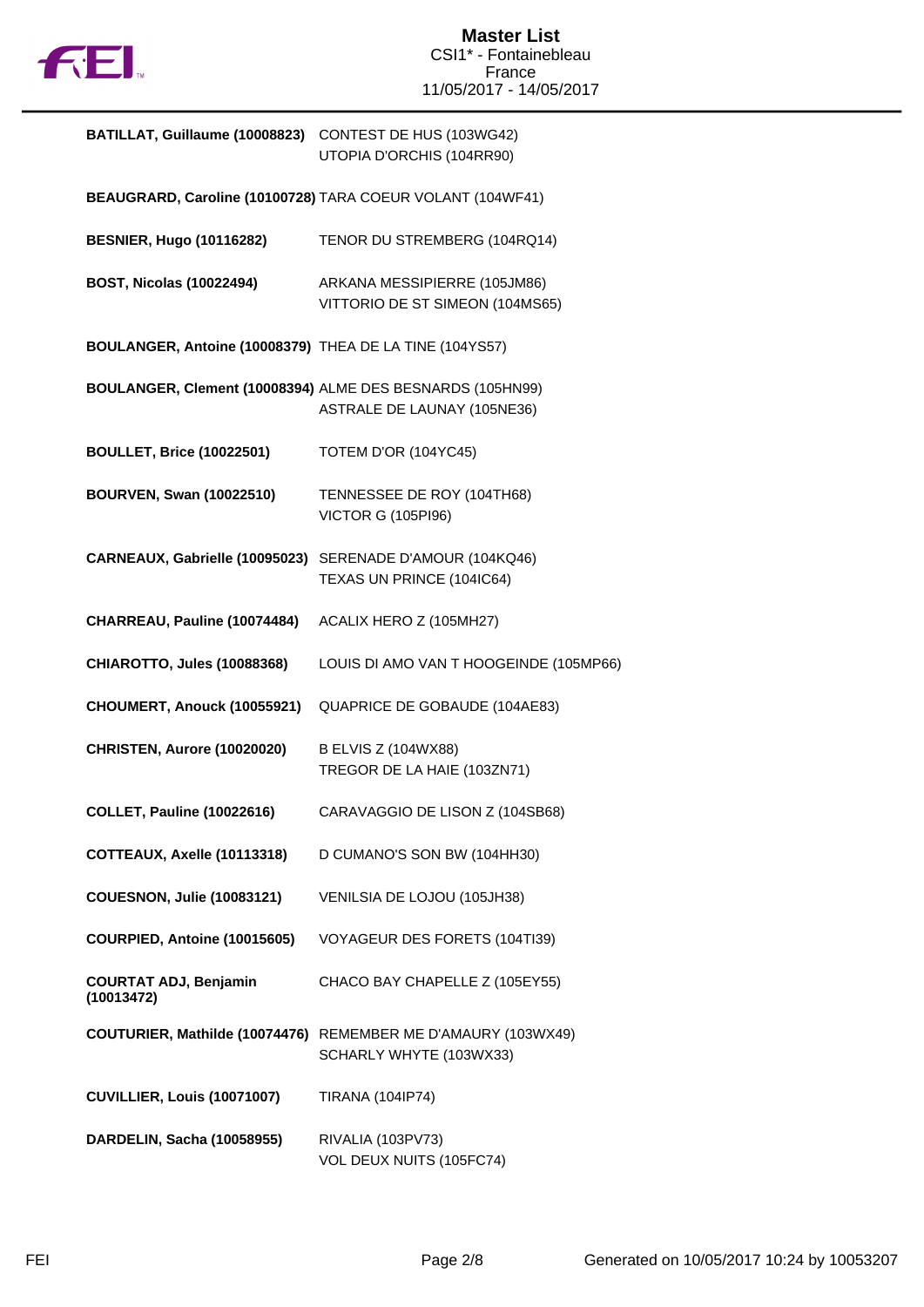

| DE COLIGNY, Geoffroy (10032855) RAPSODIE DU LESME (103QK48) | TRAVIATA DU LESME (104ZE50)                                                                |
|-------------------------------------------------------------|--------------------------------------------------------------------------------------------|
| DELAMARRE, Helena (10121489)                                | TZARINE DU PESTEL (104BV05)                                                                |
| DELMOTTE, Nicolas (10002377)                                | TYAVAX DU PLANT (103ZF00)<br>VANHOUTEN COURCELLE (105BF96)                                 |
| DELRUE, Valentin (10058317)                                 | TEMPO CHROME (104JY46)                                                                     |
| DEMIRDJIAN, Yann (10079166)                                 | TOPAZE DU VALDECIE (105PA67)                                                               |
| <b>DEVRED CHAIX, Daphne</b><br>(10022725)                   | BALISTO DU MAILLET (103WB96)<br><b>KALISTA (105FP56)</b>                                   |
| DILASSER, Loriane (10031065)                                | AL PACINO TEAM JOY (105BD87)<br>UN POUR SISSE (104FK28)                                    |
| DILASSER, Marc (10008681)                                   | ALPHA D'OR (105OQ18)<br>VODKA TONIC ENNEMEL (105EN76)                                      |
| <b>DION, Estelle (10025090)</b>                             | VOYOU DU LUC (105EX03)                                                                     |
| DIVERRES, Marie (10120347)                                  | QASSIS DES HAYETTES Z (104FM76)                                                            |
| EPAILLARD, Brieuc (10142594)                                | ALLUMETTE D' AUGE (105BI72)<br>PIGMALION DU ROZEL (102ZQ86)<br>VALENTINO D AUGE (104PT63)  |
| <b>FLESCH, Patrice (10012061)</b>                           | ICARUS VD BISSCHOP (104SS67)<br>QUALY STAR Z (104SS48)                                     |
| FOUTRIER, Guillaume (10012188) JAKKE (105EU71)              |                                                                                            |
| FRANQUET, Benedicte (10000839) ZERONA (103GG47)             |                                                                                            |
| <b>FREMIOT, Marion (10069759)</b>                           | USSARD DE LA COUR (104VM26)                                                                |
| <b>FREY, Stephane (10019831)</b>                            | BOULIE DES BRIMBELLES (103XY26)<br>UNESCO DU ROUET (104UE02)<br>URBINO DE BREMOY (104JG68) |
| GARO, Gwenael (10064083)                                    | OSCAR DE LA LANDE (102RZ14)                                                                |
| <b>GAUDIN, Ludovic (10057285)</b>                           | BABY LOVE (103YT76)                                                                        |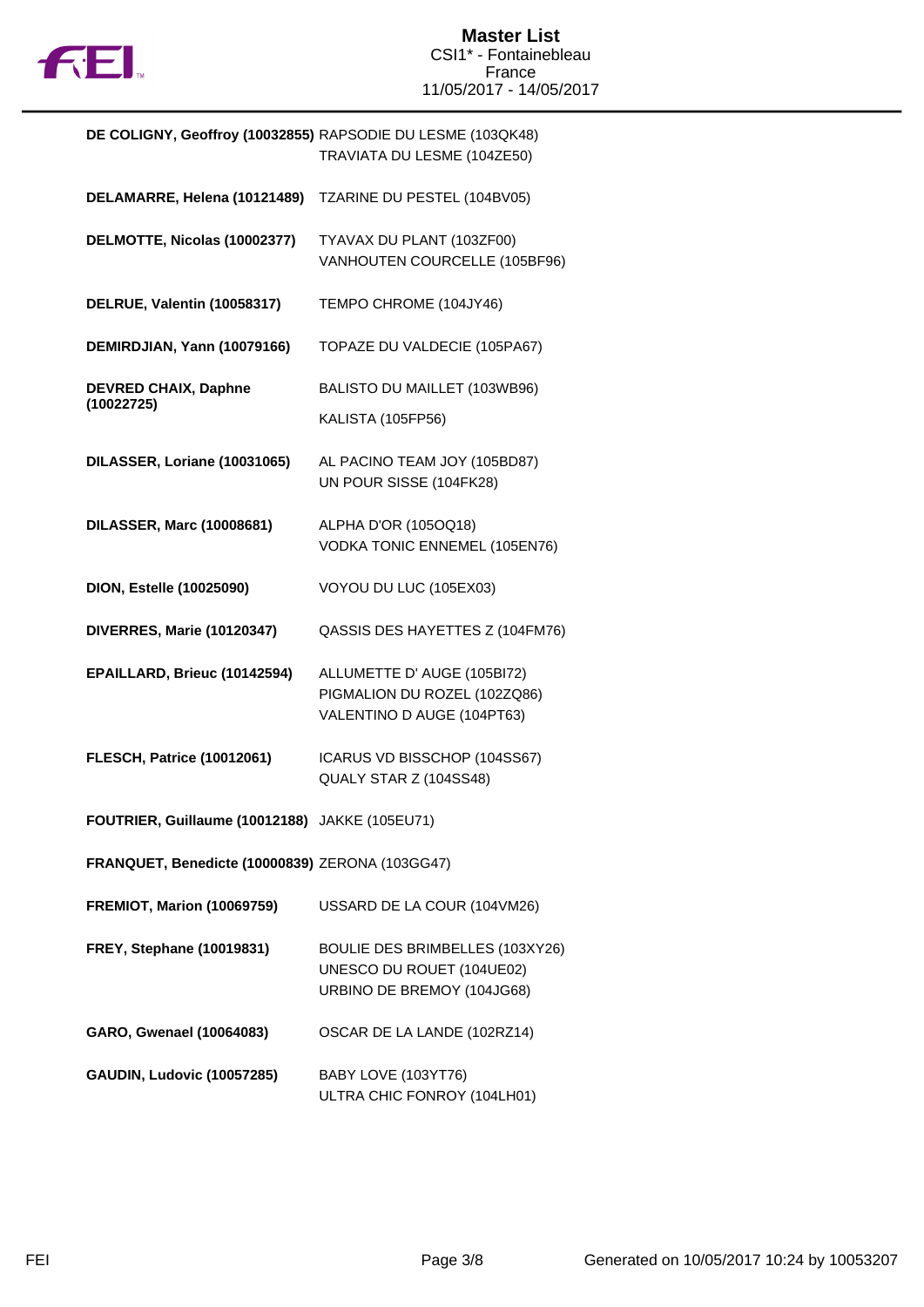

| ACTRICE DES BROCHES (105MU95)<br>RODRIGO (103QQ80)<br>UNISTAR DES MONTS (103WM10) |
|-----------------------------------------------------------------------------------|
|                                                                                   |
| RIVIERA DE BERT (103PD11)<br>VOTEZ DIAMANT (104XZ85)                              |
| HELIOS VAN DE HERMITAGE (104AY09)                                                 |
| VOL'IN DES ROQUES (105DY42)                                                       |
| VIVALDI DE B'NEVILLE (104PV36)                                                    |
| GONDAILLER, Elodie (10097004)<br>VADIVILLE DES LYS (104ZS59)                      |
| PERLE DE LANDETTE (POR40471)                                                      |
| OURKAMAN DU ROZEL (FRA45715)                                                      |
| SOUS LE SOLEIL (103SM06)                                                          |
| VERRY DU ROC (104RB59)                                                            |
| VITAMINA DODVILLE (104QM01)                                                       |
| PROSE DU MELCENEY (105EY46)                                                       |
| TOSCANO HAS (104TV44)                                                             |
| URENZA HAS (104TM51)                                                              |
| SOLEIL DU ROUET (104PF24)                                                         |
| QUILANO DU RIAUJONCS (103HJ67)                                                    |
| PIANA DE KERSER (104PY89)                                                         |
| DETONA (103VU89)                                                                  |
|                                                                                   |
| ULRICKA DE BRAY (105FT41)                                                         |
| VALSE DU MONT (105MK02)                                                           |
| UPTON DE GRAVELOTTE (104PU65)                                                     |
| UCAYALI DE BRENUS (105KX56)                                                       |
| BURGS ROSES (103TM94)                                                             |
| REGAN KERVEC (103FS49)                                                            |
| TINTIN DES BICHES (104JI53)                                                       |
|                                                                                   |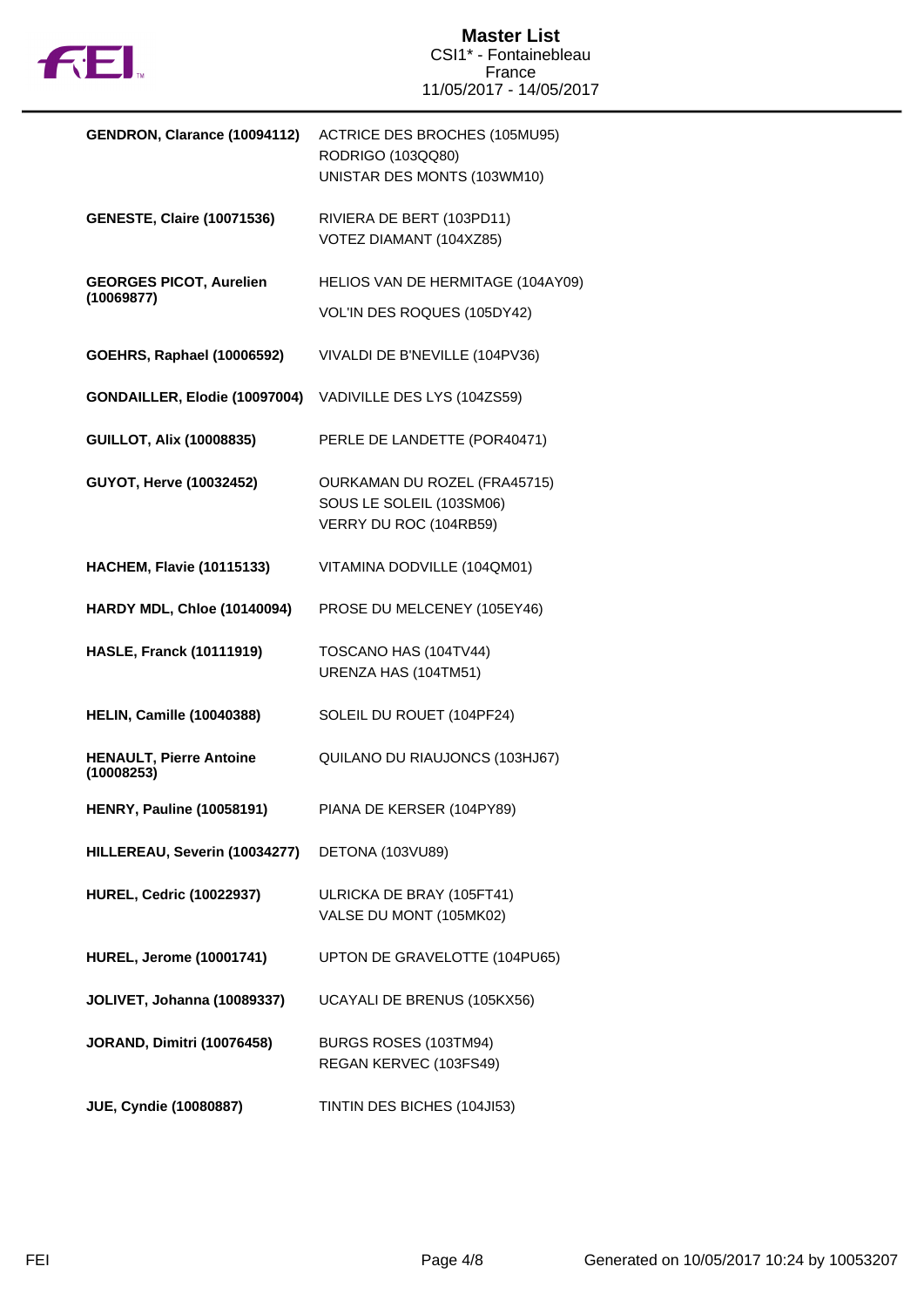

| LANGLOIS, Agathe (10022992)        | DUC DES TOURELLES Z (104UC60)<br>EVELIEN EB (105PI12)                                        |
|------------------------------------|----------------------------------------------------------------------------------------------|
| LAPERTOT, Walter (10003066)        | CONTINO ST GHYVAN Z (1040007)<br><b>DONNA (105DF89)</b><br>ULPIEN DE B'NEVILLE (104KU01)     |
| <b>LE BERRE, Marion (10151167)</b> | SANGE DE BLONDEL (103RR89)                                                                   |
| LE CRAVER, Yannick (10061060)      | URBAIN DU PAUTE (105DY25)                                                                    |
| LEDUCQ, Coralie (10087952)         | GUCCI 89 (104PG22)<br>UBAYE DU LESME (105AB69)                                               |
| <b>LERAT, Ronan (10019515)</b>     | CASSIRA (104YM19)                                                                            |
| LERICHE, Alexandre (10009943)      | KRYPTON V BREESTRAETENHOF (105QE32)                                                          |
| <b>LESAGE, Elyse (10006919)</b>    | VALBONE DLR (105EH03)                                                                        |
| LESCAILLET, Paul (10083080)        | VIACINTE DE MONTSEC (105CF20)<br>VIVALAVIDA LANDE (105OY37)                                  |
| LHEUREUX, Alexis (10100682)        | JAGUAR VT HAZELARENHOEKJE (104PI31)<br>JUST AMERICA DB (104PI30)<br>VERTIGE KALONE (105AY11) |
| LONGY, Mathilde (10074059)         | QUATUOR DE BEAUVOIR (103FK64)                                                                |
| <b>MACAIRE, Yann (10047055)</b>    | <b>EMAIL BY SL (103AS12)</b><br>ULTRA CHIC DE CLEM (104WW35)                                 |
| MARILLER, Sophia (10006965)        | URBI DES CHAINES (104LI81)                                                                   |
| MARTEL, Alexandra (10071100)       | ANGELINA DU TER (105PD54)<br>URAUDE DES ETISSES (104GV14)                                    |
| <b>MATHE, Edouard (10001156)</b>   | TAXI DRIVER (104LM82)                                                                        |
| MATHIEU, Louise (10087702)         | SANTOS (104EZ80)<br>UNE DAME DE LA TOUR (104IB27)                                            |
| <b>MELIN, David (10001085)</b>     | RISK DU PUITS (104MS69)                                                                      |
| <b>MELLEC, Elisa (10093304)</b>    | RENARDE RUMEL (103VM67)<br>SANDOKHAN RUMEL (103VM68)                                         |
| <b>MELLERIO, Erwan (10027297)</b>  | TELSTAR HELAU (105DZ68)                                                                      |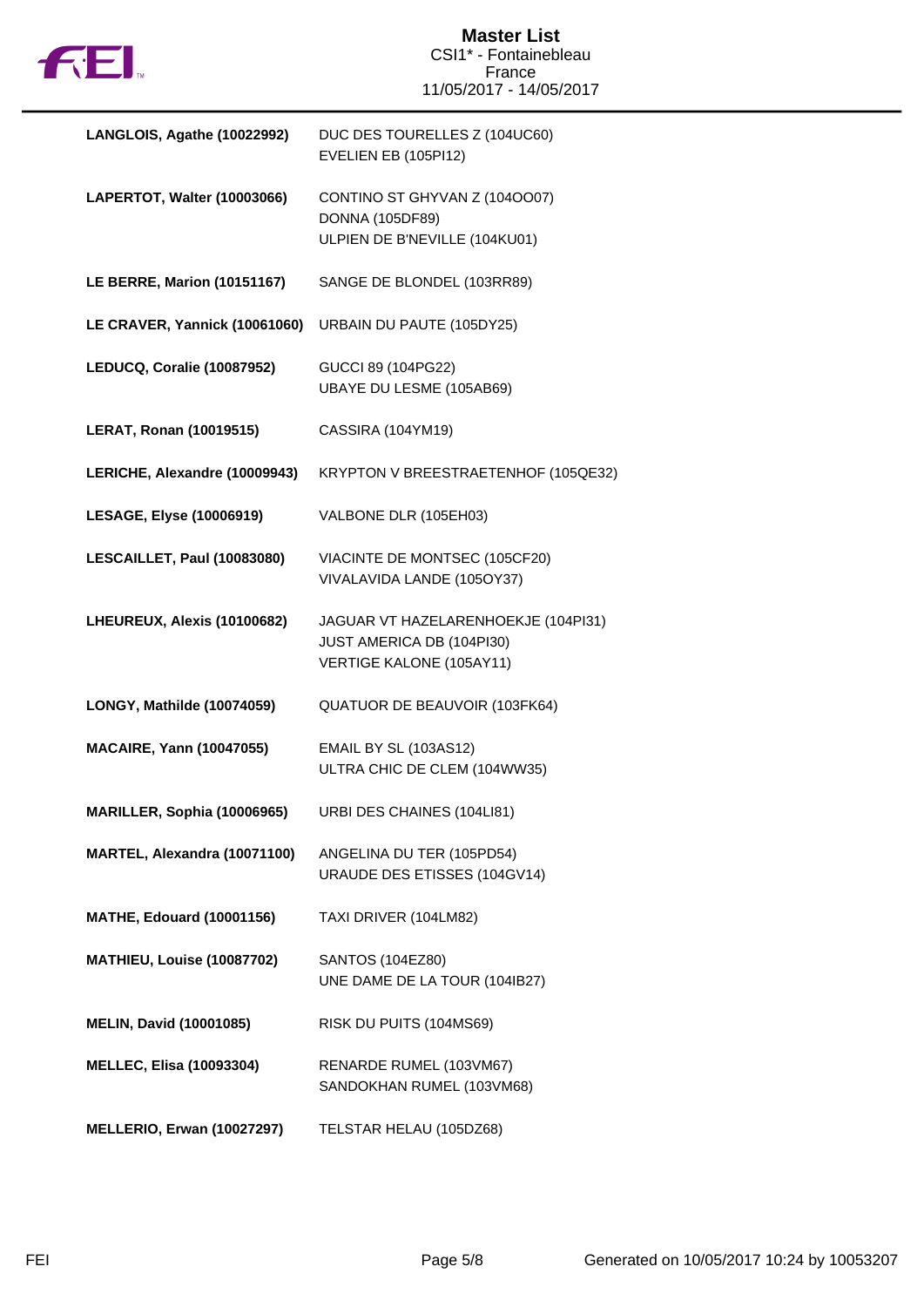

| <b>MONTA, Hervé (10046376)</b>                            | OLIVIER DE LA BORIE (103QA72)<br>UKRAINE DU REVE (104IJ24)                          |
|-----------------------------------------------------------|-------------------------------------------------------------------------------------|
| <b>MORTEAU, Remi (10039964)</b>                           | ULTRASONIC D' AUGE (104JB75)<br>VIVALDI D'AUGE (105BI24)                            |
| <b>OJJEH, Soraya (10096426)</b>                           | CHICCO 327 (103CH94)<br>QUARTZ DE PREUILLY (103AF99)                                |
| OUDIN, Berenger (10032970)                                | LA PASSIONATA VD BUNTE Z (104XW84)                                                  |
| PAILLOT, Nicolas (10011560)                               | IOMARE DE L'ESKU (104ZK64)                                                          |
| <b>PETIT DAVY, Alix (10031017)</b>                        | VOILLOU (105EC53)                                                                   |
| PURSON, Laure Helene (10118158) KRACK Z (104FT02)         |                                                                                     |
| RAMEL JACOB, Gabin (10076782) STRASS DE VILLERS (103UQ43) | UGANO CASTELFORTE (104RC47)                                                         |
| RAYJASSE, Laura (10088897)                                | ANGE DE BACON (105DD70)<br>QUALIN DE BECAD (105AB19)<br>TOULOUSE DE TALMA (104MF38) |
| REVEAU, Matthieu (10133020)                               | QUARTZ DES ETISSES (103ID46)                                                        |
| <b>RIGAUT, Syndie (10017117)</b>                          | VASCO DE TALMA (105BH01)                                                            |
| <b>ROBERT, Charles Henri</b><br>(10107957)                | CHACCY ANNE (104OB04)<br>ELENA W (104UM02)                                          |
| ROUSSEL, Aymeric (10086284)                               | BARACUDA 4 (104UU81)<br>UMOUR DU SARTEL (104VK81)                                   |
| ROZIER, Thierry (10009145)                                | FRIEDRICH 29 (103SA51)<br>RAMSEXY Z (103IZ10)                                       |
| RULQUIN, Fabien (10040869)                                | UNA DU CHENOI (104JH31)<br>VOSPERO DE QO (105DR56)                                  |
| SABATIER, Marine (10136617)                               | SANGHA DU JAOLAS (105BQ05)                                                          |
| <b>SAVOINI, Fabian (10047980)</b>                         | IMPRESSIVE EL PICADERO D' (104HR35)                                                 |
| <b>SCHMITT, Mathieu (10023333)</b>                        | VALORIE HAUTECOUR (104UW77)                                                         |
| <b>SELVA, Bruno (10008426)</b>                            | RAPIDE FONTAINE (103IB54)<br>VIF DE LA FONTAINE (104WL39)                           |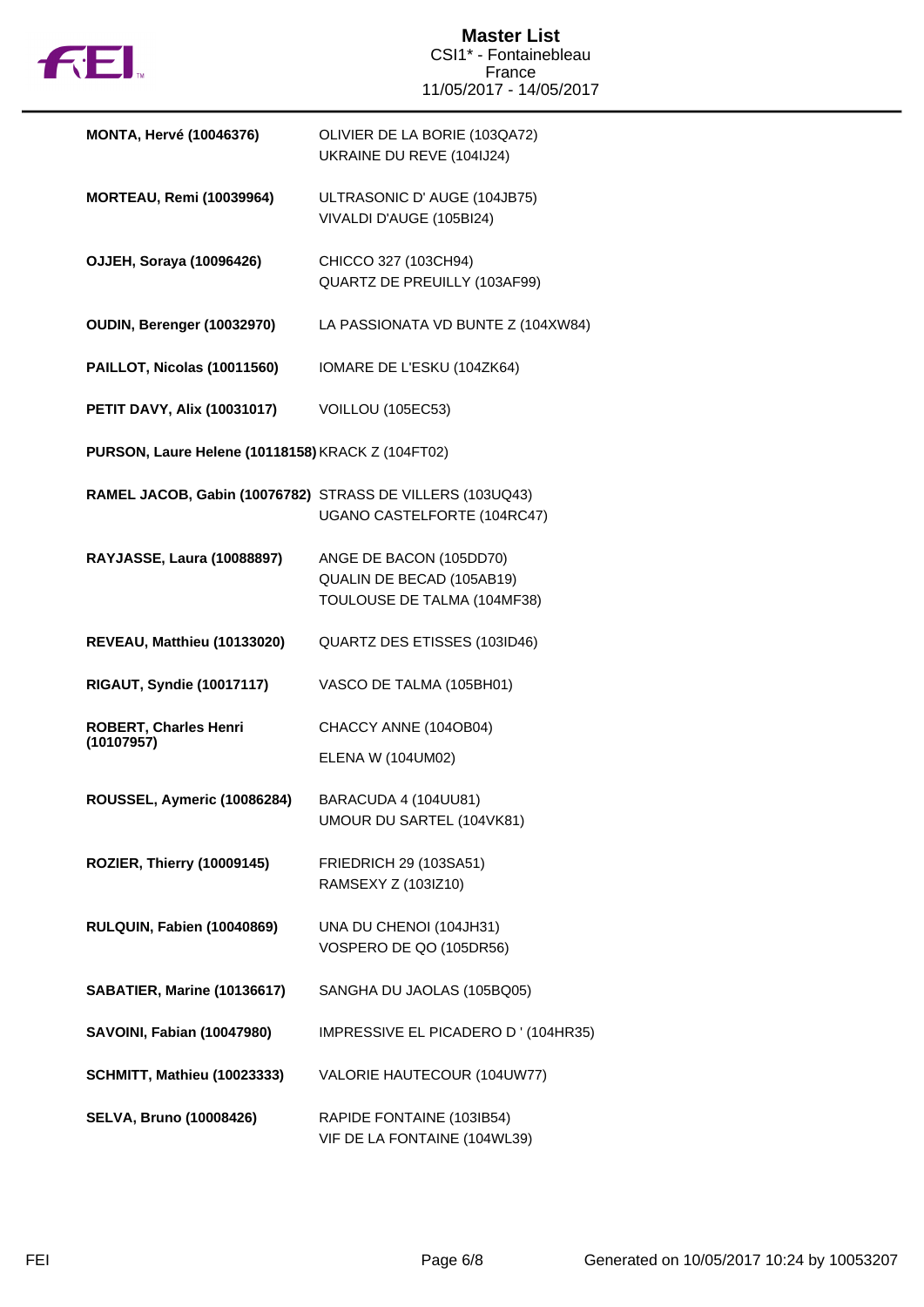

| <b>SINGER, Valentin (10084455)</b>                          | CHI CHI Z (103IZ05)                                             |
|-------------------------------------------------------------|-----------------------------------------------------------------|
| SOUPASSE, Jean Marie<br>(10120593)                          | VEDETTE LANDE (104VS46)                                         |
| <b>STROM, Isabelle (10006478)</b>                           | DOLCE VITA KDW Z (104NJ57)                                      |
| <b>TAUPENOT, Marc (10026250)</b>                            | RESCUE DE LA BATIA (103ES21)<br>VIPMOOD DE LA VALOUZE (105IH20) |
| <b>TISON, Nicolas (10002382)</b>                            | CORA (103GW78)                                                  |
| VASSEUR, Francois (10016718)                                | PARODIE DES 4 VENTS (103PF49)<br>UNE AUTRE MOINERIE (105ES70)   |
| VERNEUIL, Julie Anne (10089961) REPLIQUE DE BLOYE (103GG31) |                                                                 |
| <b>VERSINI, Fiona (10023418)</b>                            | IMANI VAN DE HEFFINCK (104GX28)<br>UNE DU VERY (104FW64)        |
| <b>VINOIS, Mathieu (10143335)</b>                           | CERISE FLOREVAL Z (105ID69)                                     |
| Great Britain                                               |                                                                 |
| <b>ANNETT, Jane (10001699)</b>                              | Athletes: 7 Horses: 12<br>B.F ALLSTAR (105OT78)                 |
|                                                             | CHACCO GOLD (104VE74)<br>SLIGO HERMES TOUCH (104IS52)           |
| <b>EMBLEN, James (10031715)</b>                             | HAKON VAN DE SMEETS (104AO96)<br>LOSEBY'S SAWASDEE HI (105NM75) |
| <b>FRANKS, Steven (10008039)</b>                            | AMETHYST (105JO86)<br>BILLY GINGER (104DB67)                    |
| REYNOLDS, Clare (10054030)                                  | DOLLARDS ABU DHABI CJS (103KE45)<br><b>GREETJE (103LM14)</b>    |
| <b>SAMPSON, Matthew (10018992)</b>                          | EBOLENSKY (105LT50)                                             |
| WARD, Sam (10056779)                                        | WISH (102TN71)                                                  |
| WINCHESTER, Chloe (10091629)                                | CONTIKI (105ML02)                                               |
| <b>Philippines</b>                                          |                                                                 |
| AMOR, Chiara (10095593)                                     | Athlete: 1 Horse: 1<br>NAHAR Z (105IU28)                        |
| <b>Portugal</b>                                             | Athlete: 1 Horses: 2                                            |
| GOMES, Ruben Pereira (10075795) HILTON DC (104MP90)         |                                                                 |

VANESSA (104VN98)